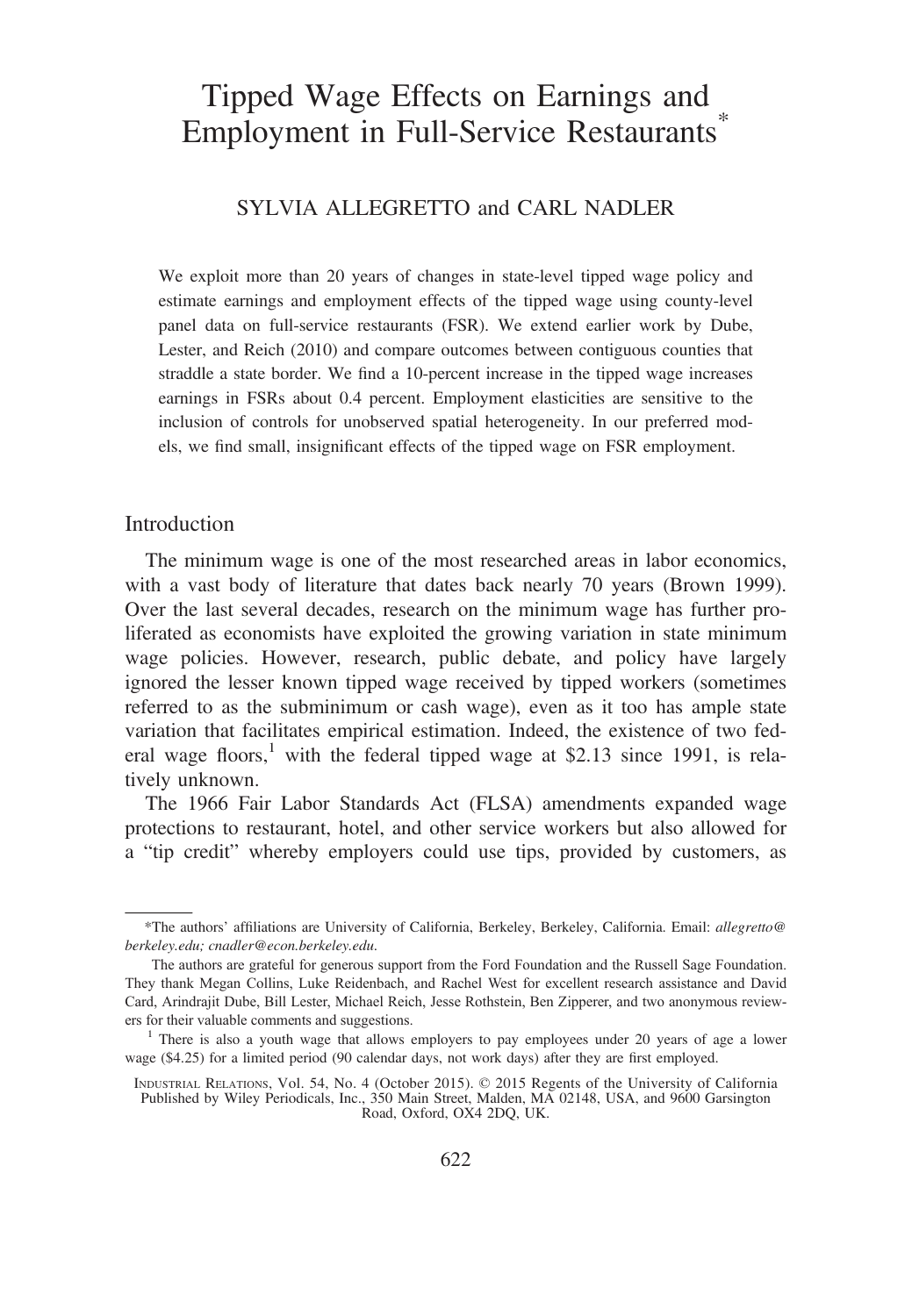"credit" toward a worker's regular minimum wage. Today, at the federal level, the regular minimum wage is \$7.25 and the allowable tipped wage is \$2.13 the \$5.12 difference is the maximum allowable tip credit. The \$5.12 tip credit may be thought of as a customer-subsidized portion of the employer wage bill.

The paucity of research inquiry into the tipped wage and its tip credit counterpart means the policy and its effects are not well understood. Moreover, employment in the restaurant industry—a heavy user of the low-wage workforce—has been growing. Figure 1 shows that private-sector employment grew by approximately 22 percent from 1990 through 2012, while employment in the full-service (FSR) and limited-service (LSR) restaurant sectors grew by 78 percent and 62 percent, respectively. At the same time, private-sector earnings grew by 20 percent while earnings increased by 14 percent and 2 percent, respectively, for workers in the FSR and LSR sectors.

Employment of tipped workers is common in the FSR sector but not in the LSR sector. We use a panel (1990Q1–2013Q1) of data from the Quarterly Census of Employment and Wages (QCEW) that allows us to separate FSR from LSR. This separation will allow for a more nuanced analysis of the two wage floors. We expect to find earnings effects on the tipped wage for the FSR sector but not for the LSR sector—an important falsification test. We will

#### FIGURE 1

EMPLOYMENT AND EARNINGS GROWTH: PRIVATE SECTOR, FULL-SERVICE (FSR) AND LIMITED-SERVICE (LSR) RESTAURANTS, 1990–2012



SOURCE: Authors' analysis of Quarterly Census of Employment and Wages data.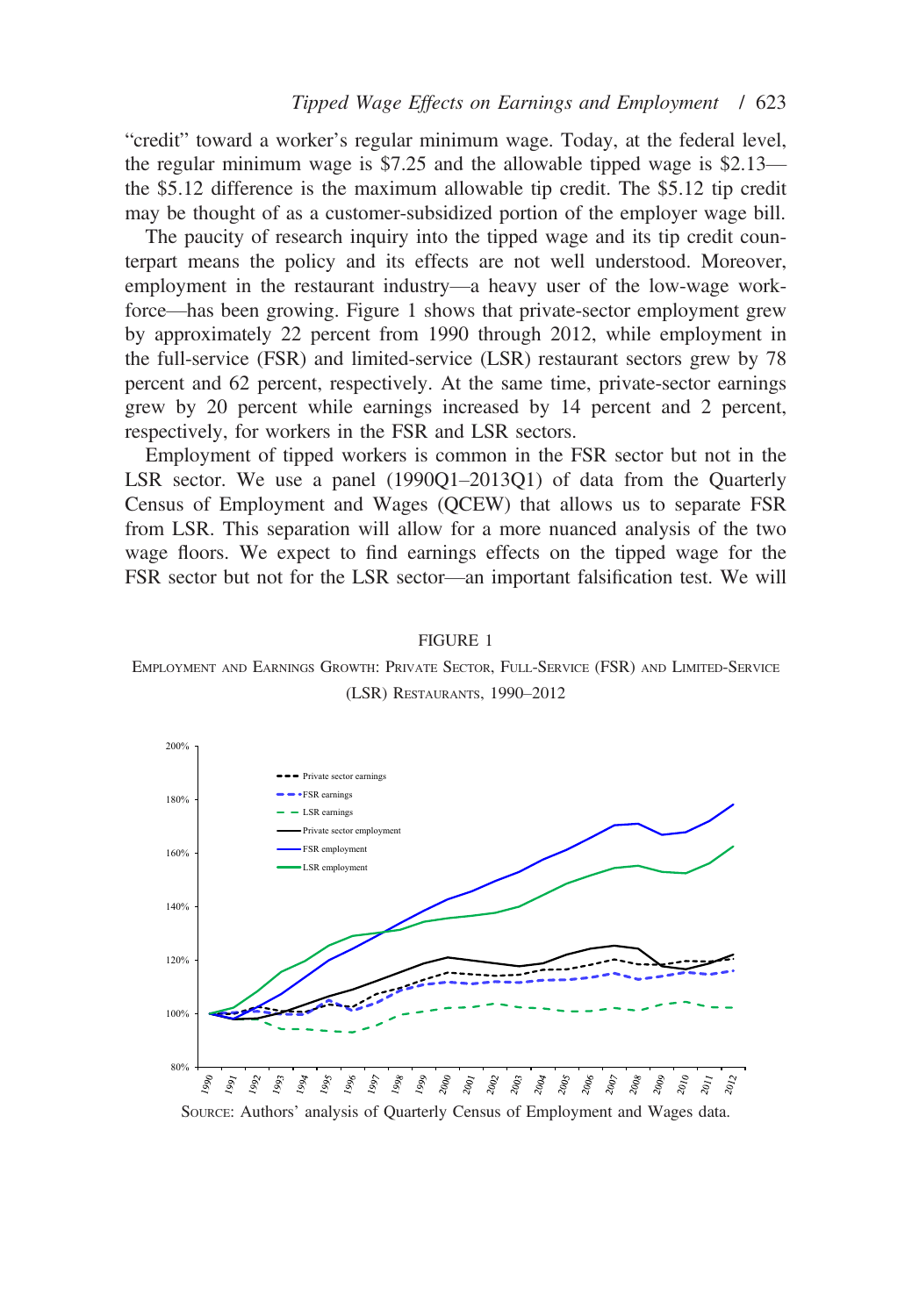also be able to estimate minimum wage effects on earnings and employment separately by sector as the effects need not be the same.

Although the federal tipped wage has not changed since 1991, there is ample variation in state policies. We use state variation in the tipped and the regular minimum wages to identify earnings and employment effects. Although there exists little literature regarding the tipped wage, many of the empirical issues, such as the nonrandomness of wage-floor policies, parallel those found in the literature on the regular minimum wage.

Research using panel data often starts and sometimes ends with the twoway fixed-effects model. The two-way estimation strategy limits time and spatial controls to a single national time trend and state-specific fixed effects. Allegretto et al. (2013) show that observable confounds vary considerably across high and low minimum wage states, suggesting that unobserved factors do as well. Moreover, given the existence of spatial clustering of both wagefloor policies, our research needs to adequately address the issue of spatial heterogeneity. At the crux of the issue is the validity of control groups—or the counterfactual for what would have happened in the absence of a change in the minimum or tipped wage. What research design would best account for wage policies that are correlated, but not causal, to growth patterns of lowwage employment?

We start with the traditional two-way fixed-effects model and add controls for time-varying spatial heterogeneity. While estimates of the impact of the tipped wage on earnings are robust across specifications, estimates on employment are sensitive to the inclusion of spatial controls and suggest a strong negative bias that results in an improbably large negative employment effect in the FSR sector in the two-way fixed-effects specification.

We next extend earlier work by Dube, Lester, and Reich (2010; hereafter, DLR) and compare outcomes between contiguous counties that straddle a state border. Given their geographical proximity, the border counties provide a natural control group when one county's state implements a change in their wage policy and the other county's state does not. Our results from this second analysis support our findings using all counties and including spatial controls. We find a 10-percent increase in the tipped wage increases earnings in the FSR sector by about 0.4 percent. Once we control for spatial heterogeneity, we find small, insignificant effects of the tipped wage on FSR employment.

## History of the Tipped Wage

The tip-credit provision. The 1966 FLSA amendments widened the net of labor protections to include coverage for hotel, restaurant, and other service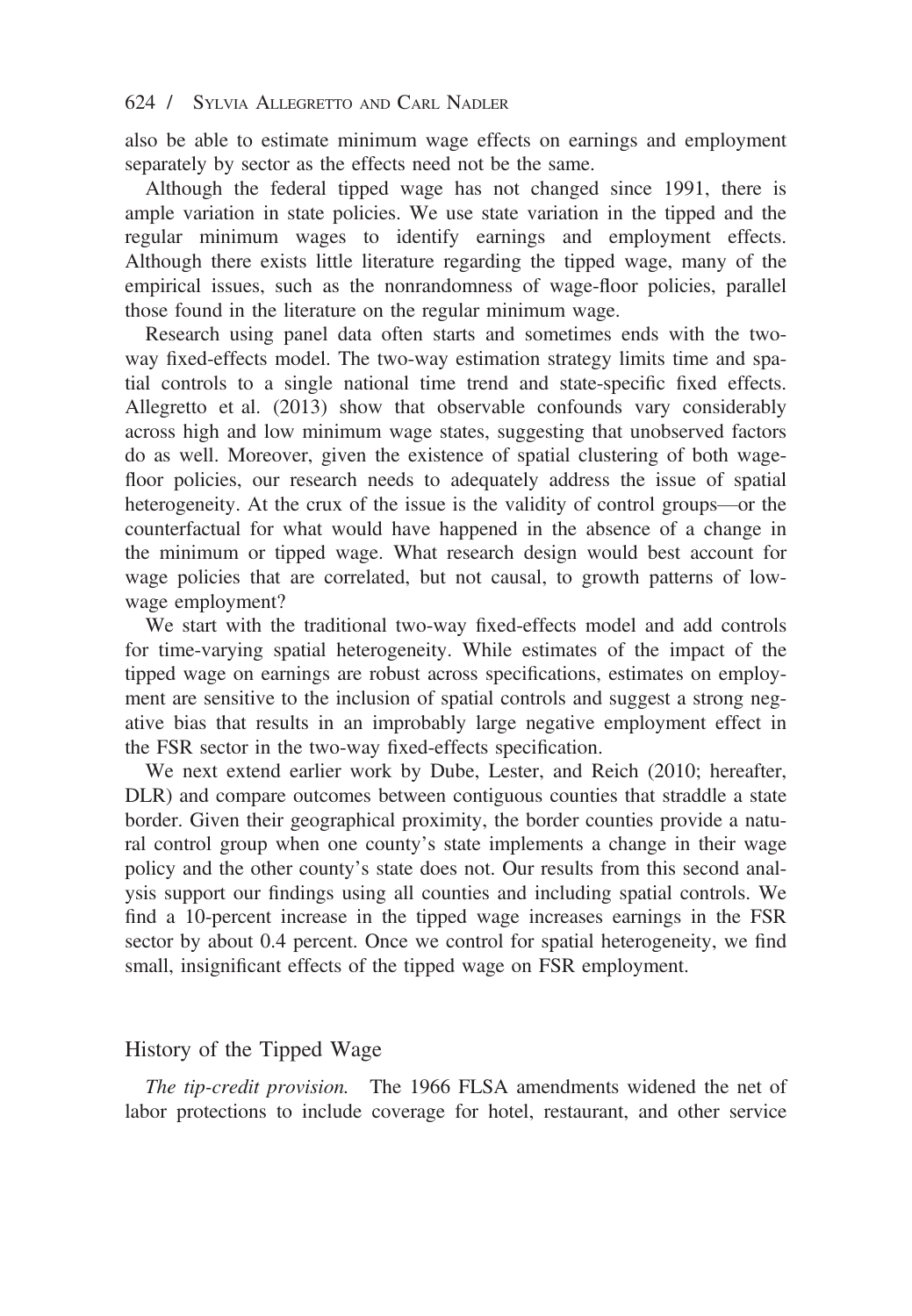

FEDERAL MINIMUM WAGE AND TIPPED WAGE POLICY, NOMINAL VALUE, 1966–2014



workers. It also introduced a "tip credit" provision that allowed tipped workers to be paid a subminimum or tipped wage that was lower than the regular minimum wage (Elder 1978; Whittaker 2006). The tip credit allows an employer to use tips, provided by customers, as credit toward a tipped worker's wage so long as tips plus the tipped wage paid by the employer equate to at least the regular minimum wage. $<sup>2</sup>$ </sup>

Initially, the tipped wage and the tip credit were each 50 percent of the regular minimum wage, as depicted in Figure 2. Over time, the ratio of the tipped minimum to the federal minimum varied—it was as high as 60 percent but didn't fall below 50 percent until 1996. The relatively proportional link between the two wage floors was broken with the passage of the Minimum Wage Increase Act of 1996, which froze the tipped wage at \$2.13 into perpetuity. Today the federal tip credit is 71 percent of the regular minimum

<sup>&</sup>lt;sup>2</sup> Other restrictions apply, such as the worker must make at least \$30 per week in tips; for additional information see<http://www.dol.gov/whd/regs/compliance/whdfs15.htm>. To be in compliance with the FLSA's wage requirements the timing of when to calculate tips plus the tipped wage is assessed on a workweek basis. See 29 U.S.C. 206(a). A workweek is any *fixed and regularly recurring 168-hour period*. A recent (2010–2012) compliance investigation by program analysts at the U.S. Department of Labor reported that 83.8 percent of restaurants had some type of wage and hour violation including 1170, tip-credit violations that resulted in nearly \$5.5 million in back wages (email correspondence).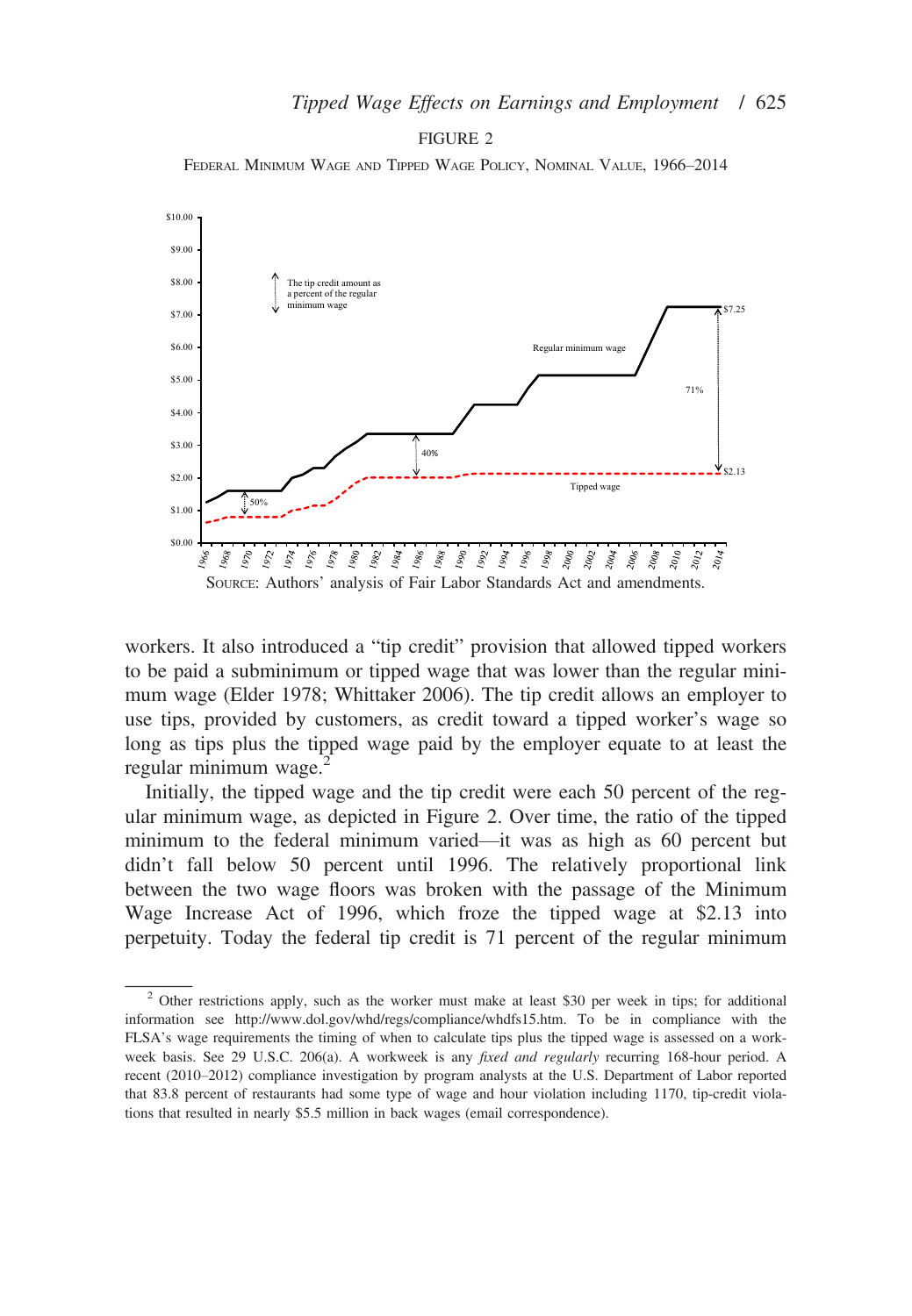wage, while the federal tipped wage is just 29 percent. Hence, tips are, in part, wages provided by customers via the tip-credit provision.

States act in response to federal inaction. Over the past several decades minimum and tipped wage floors have varied considerably across states. States with minimum wage policies above the federal level ranged from just a few in the mid-1980s to more than thirty in  $2008<sup>3</sup>$ . The number tends to grow considerably when the federal rate is left unchanged for long periods. The situation is a bit different for state tipped wage policies. The number of states with more generous subwage polices has, for the most part, steadily increased over time given the \$2.13 federal policy in place since 1991. Seven states do not allow for a tipped wage—in these states all workers are paid at least the regular state minimum wage. In the mid-1980s these seven states, along with five others, had a tipped wage above the federal level—that number increased to twenty-six in 2014.

The map depicted in Figure 3 shows state (plus the District of Columbia) minimum wage and tipped wage policies as of January 2014. States with minimum wages above the federal level are marked with black hash marks. The three color codes on the map refer to whether the state tipped wage is set at the \$2.13 federal level (light gray), above the federal level but below the regular minimum (medium gray), or if the state does not allow for a tipped wage (dark gray). The three color categories may also be referenced as states with full, partial, and no tip credit, respectively.

The partial tip credit states currently have tipped wages that range from just above the federal level, such as the \$2.23 policy in Delaware, to very close to a no tip credit policy, such as Hawaii's tipped wage of \$7.00. Of the workforce, 35.5 percent work in full tip credit states, 46.4 percent in partial tip credit states, and 18.1 percent work in the seven no tip credit states (Allegretto and Cooper 2014). It is interesting to note the considerable differences that exist across states at any given time. For example, as of January 2014, the state of Texas followed the federal polices for both wage floors, while Washington State, which does not allow for a tipped wage, had a single wage floor of \$9.32. The wage policies at both the federal and state level provide a rich data source with ample variation to examine minimum and tipped wage effects on employment and earnings in the restaurant industry.

<sup>&</sup>lt;sup>3</sup> Here and elsewhere in the paper the District of Columbia is included as a state. The number of states with higher minimum wages changes depending on changes in state and federal policies. For example, prior to the federal increase in 2007, thirty states had minimum wages higher than the federal minimum, which had been at \$5.15 dating back to 1997.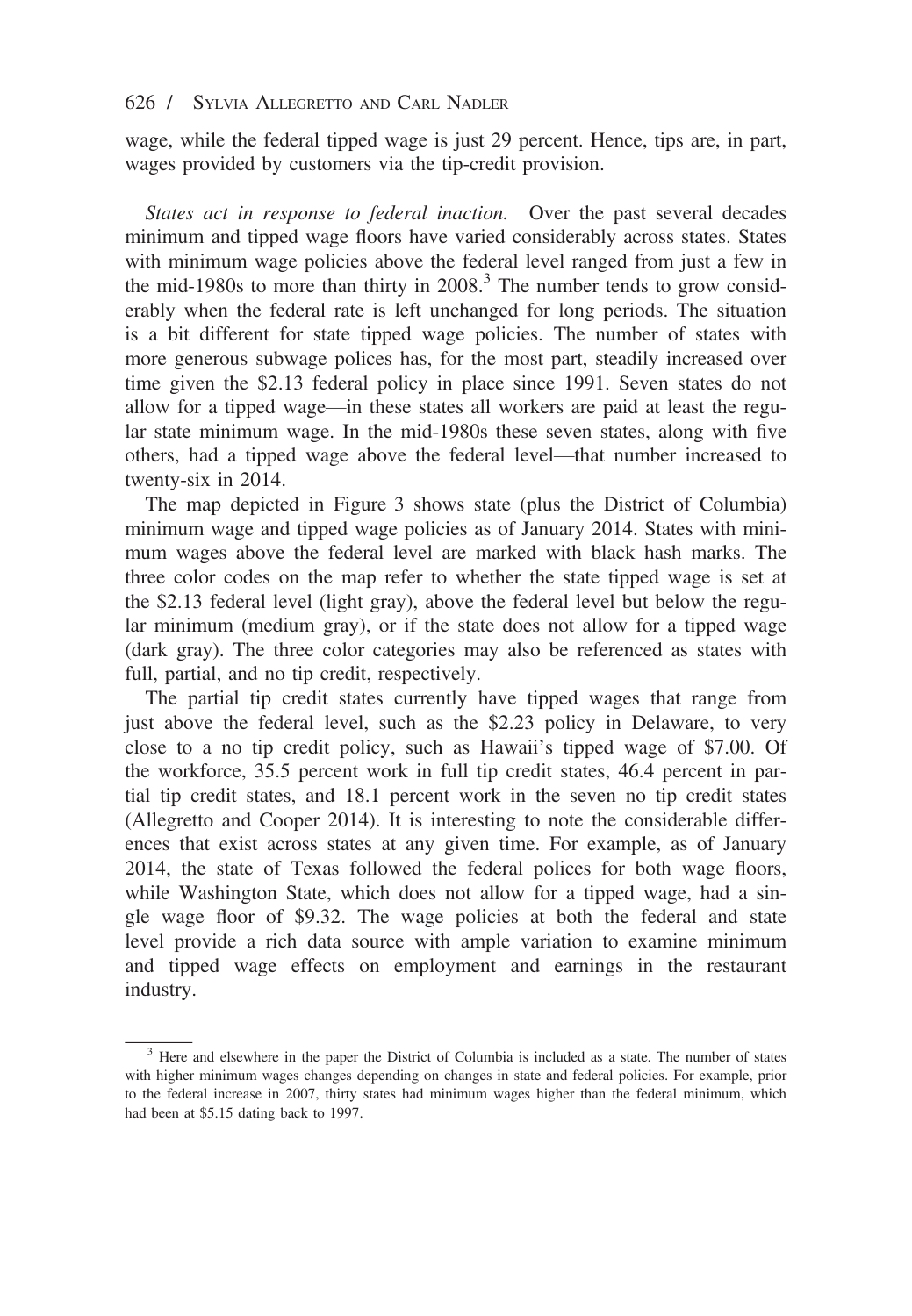```
FIGURE 3
```
STATE MINIMUM WAGE AND TIPPED WAGE POLICIES, JANUARY 2014



NOTES: Hash marks denote states with minimum wage policies above the \$7.25 federal rate. Light-gray states follow the federal tipped wage policy of \$2.13. Medium-gray states have tipped wages above the federal level but below each state's binding minimum wage. Dark-gray states do not allow for a tipped wage. The state scenarios are always changing as minimum and/or tipped wages change at the federal or state level.

## Literature Review

The tipped wage. Unlike the abundant research and debates concerning the regular minimum wage, there has been little interest regarding the tipped wage. A descriptive paper by Allegretto and Cooper (2014) shows that average wages are higher and poverty rates are lower for tipped workers (wait staff in particular) who reside in states that have higher tipped wages. Other descriptive information from Allegretto and Cooper indicates that wait staff are overwhelmingly women—just over 68 percent. And while tipped workers and wait staff are disproportionately young, it is the case that 45 percent and 33 percent, respectively, are at least 30 years old.

The sole published paper that examined tipped wage effects is by Even and Macpherson (2014). They used QCEW data to estimate employment and earnings effects on the restaurant industry. The authors concluded that "results provide fairly convincing evidence that higher cash wages (otherwise tipped wages) increase earnings but reduce employment," but they expressed caution in their degree of confidence and called for additional research (p. 23). In sum,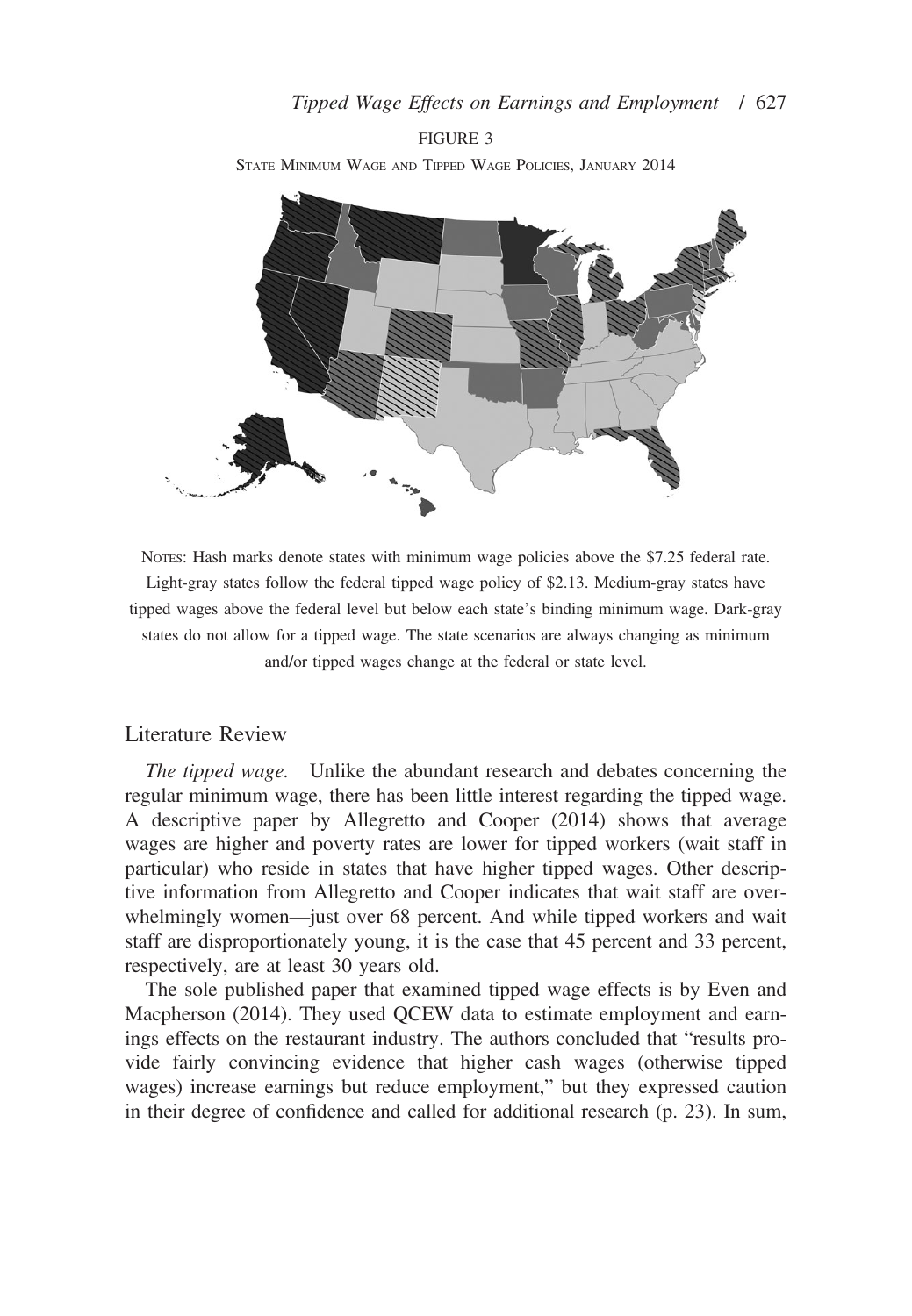they preferred the canonical two-way fixed-effects estimates and reported that a reduction in the tip credit (in other words, a 10-percent increase in the tipped wage) increased worker earnings by less than 1 percent and reduced employment in full-service restaurants by less than 1 percent.

Even and Macpherson (2014) use two fixed-effects specifications: (1) the traditional two-way specification where they control for time and state fixed effects and (2) the addition of a state-specific time trend to the first specification.<sup>4</sup> Even and Macpherson (2014) prefer the two-way estimator without state-specific time trends. They contend that the inclusion of state-specific time trends, along with the high degree of collinearity between the minimum wage and the time and state fixed effects, overparameterizes the model—washing out the true disemployment effect.

The overparameterization argument is hard to reconcile given the robustness of wage estimates that Even and Macpherson (2014) find for both of their specifications (table 1, p. 643). This result would not follow if the specification with state-specific time trends were overparameterized. Robust minimum wage results are found with even more sophisticated specifications of the fixed-effects model, such as those that use state-linear time trends along with spatial controls (see Dube, Lester, and Reich 2010; Allegretto, Dube, and Reich 2011; Allegretto et al. 2013).

Anderson and Bodvarsson (2005) asked whether states with higher tipped wages boosted server pay. They examined 1999 aggregated data on wait staff and bartenders from the Occupational Employment Statistics from the Bureau of Labor Statistics. Anderson and Bodvarsson (2005) concluded, for the most part, that it does not appear that tipped workers get a boost in total earnings in states with higher tipped wages. The estimate of an earnings effect will be improved by using a panel of data and controls for period and state fixed effects, which are not possible when only a single year of data is analyzed as in the Anderson and Bodvarsson (2005) paper.

A paper by Wessels (1997) theoretically and empirically assessed whether restaurants have monopsony power over wages. Wessels's (1997) tested theoretical model hinged on the fact that tips allow restaurants to pay servers lower wages, and as more servers are hired, each serves fewer customers and consequently earns less in tips—thus restaurants must pay a higher wage to retain workers. Empirically, he concluded that the labor market for tipped wait staff in restaurants is indeed monopsonistic. Wessels (1997) detected the full

<sup>4</sup> They also include additional demographic controls such as the share of the population over 60, the share of the prime-aged (25–60) population, and female labor-force participation rate.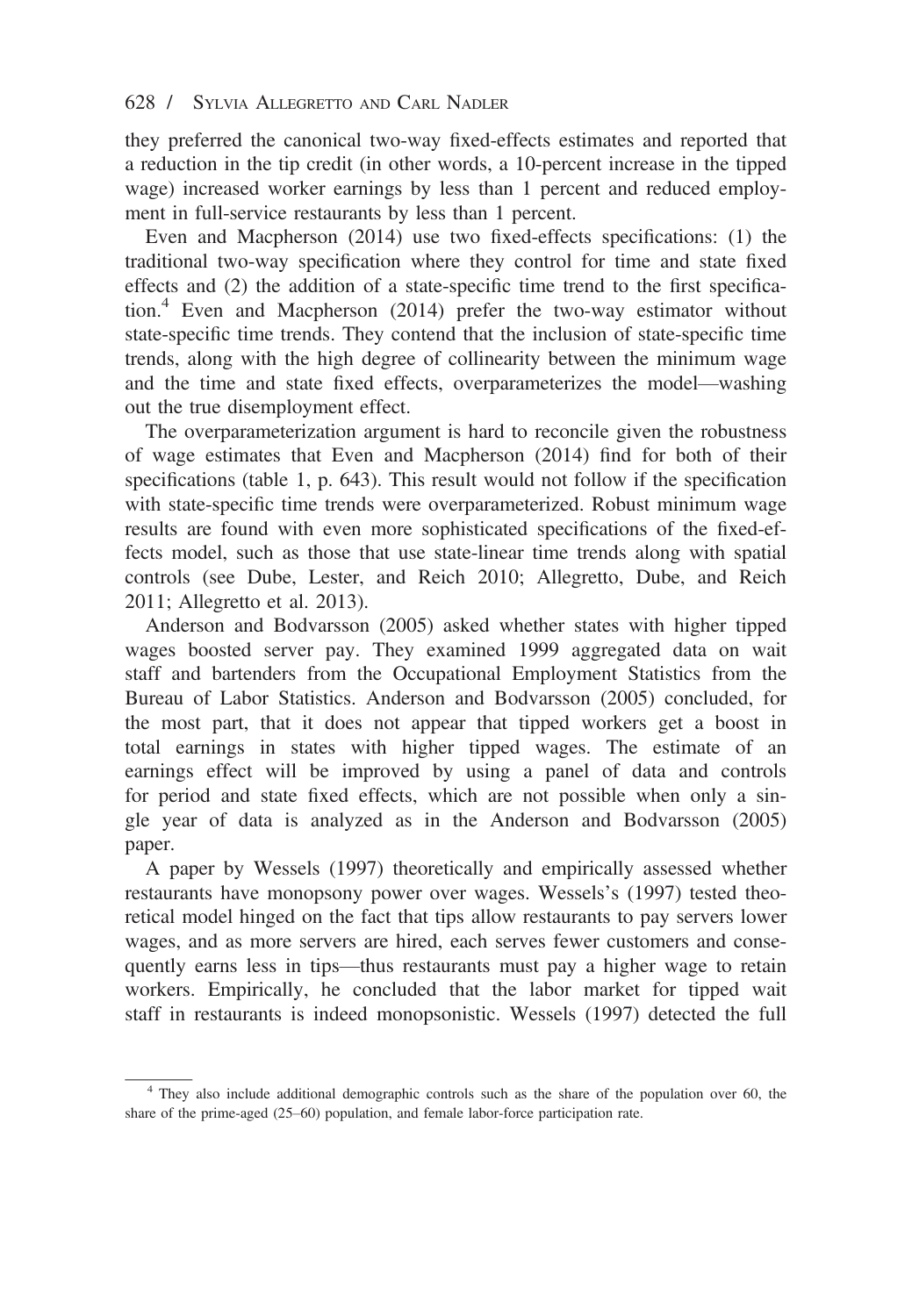| .<br>ו<br>ć                                                                                 |  |
|---------------------------------------------------------------------------------------------|--|
| $\overline{\phantom{a}}$                                                                    |  |
| ì<br>I                                                                                      |  |
| j                                                                                           |  |
| ļ                                                                                           |  |
| ׇ֚֘֝                                                                                        |  |
| I                                                                                           |  |
|                                                                                             |  |
|                                                                                             |  |
| I                                                                                           |  |
|                                                                                             |  |
|                                                                                             |  |
| $\frac{1}{2}$<br>l                                                                          |  |
| ļ                                                                                           |  |
|                                                                                             |  |
| <br> <br> <br>į                                                                             |  |
|                                                                                             |  |
|                                                                                             |  |
| I                                                                                           |  |
|                                                                                             |  |
|                                                                                             |  |
|                                                                                             |  |
|                                                                                             |  |
| I                                                                                           |  |
|                                                                                             |  |
| $\overline{\phantom{a}}$                                                                    |  |
| Í                                                                                           |  |
|                                                                                             |  |
| ļ                                                                                           |  |
| I                                                                                           |  |
|                                                                                             |  |
|                                                                                             |  |
|                                                                                             |  |
| j                                                                                           |  |
| i                                                                                           |  |
|                                                                                             |  |
|                                                                                             |  |
|                                                                                             |  |
| ١                                                                                           |  |
| $\overline{\phantom{a}}$<br>i                                                               |  |
| l<br>١                                                                                      |  |
| ì                                                                                           |  |
| ֦֖֖֖֖֖֧ׅ֦֧֧֧֚֚֚֚֚֚֚֚֚֚֚֚֚֚֚֚֞֕֝֕֝֝֝֝֝֝֬֝֓֞֡֝֬֝֓֞֝֬֝֓֬֝֓֬֝֓֬֝֓֬֝֬֝֓֝֬֝֓֞֬֝֓֝֬֝֬֝֬֝֬֝֬֝֬֝֝֞֝֬ |  |
| $\overline{\phantom{a}}$                                                                    |  |
| i<br>í                                                                                      |  |
|                                                                                             |  |
|                                                                                             |  |
| Ì                                                                                           |  |
|                                                                                             |  |
| İ<br>l                                                                                      |  |
| I                                                                                           |  |
| i                                                                                           |  |
| Ì                                                                                           |  |
|                                                                                             |  |
| $\overline{\phantom{a}}$<br>i                                                               |  |
| i<br>ì                                                                                      |  |
|                                                                                             |  |
| ١                                                                                           |  |
| Ì                                                                                           |  |
| $\overline{\phantom{a}}$                                                                    |  |
| j                                                                                           |  |
|                                                                                             |  |
|                                                                                             |  |
| į<br>í                                                                                      |  |
| l                                                                                           |  |
| ╮                                                                                           |  |
| Ì                                                                                           |  |
|                                                                                             |  |
|                                                                                             |  |
|                                                                                             |  |
|                                                                                             |  |
| l<br>۱                                                                                      |  |
| ļ                                                                                           |  |
| j                                                                                           |  |
|                                                                                             |  |
|                                                                                             |  |
|                                                                                             |  |
|                                                                                             |  |
|                                                                                             |  |
|                                                                                             |  |
| ١                                                                                           |  |
| l                                                                                           |  |
| ֖֖֪ׅ֚֚֚֚֚֚֚֚֚֚֚֚֚֬֝֝֝֝֝֬֝֝֝֬֝֝֬֝֬֝֬֝֬֝֬֝֓֬֝֬֝֬                                              |  |
|                                                                                             |  |
| $\overline{\phantom{a}}$<br>j                                                               |  |
| l                                                                                           |  |
| $\frac{1}{2}$<br>l<br>i<br>$\overline{ }$                                                   |  |

TABLE 1

TABLE 1

|                                                                                       |                                                                               | All County Sample       |                            |                                      |                                              |                               | Contiguous Border County Sample |                                    |
|---------------------------------------------------------------------------------------|-------------------------------------------------------------------------------|-------------------------|----------------------------|--------------------------------------|----------------------------------------------|-------------------------------|---------------------------------|------------------------------------|
|                                                                                       |                                                                               | <b>FSR</b>              |                            | LSR                                  | FSR                                          |                               |                                 | LSR                                |
|                                                                                       | Mean                                                                          | Std. Dev.               | Mean                       | Std. Dev.                            | Mean                                         | Std. Dev.                     | Mean                            | Std. Dev.                          |
| Population                                                                            | 189,479                                                                       | 434,560                 | 257,058                    | 506,425                              | 222,009                                      | 364,542                       | 352,252                         | 451,512                            |
| Private-sector average weekly earnings                                                |                                                                               | 178                     |                            | 187                                  |                                              | 207                           |                                 | 233                                |
| FSR average weekly earnings<br>LSR average weekly earnings                            | $\begin{array}{r} 542 \\ 204 \\ 188 \\ 1695 \\ 71,693 \\ 2489 \\ \end{array}$ |                         | 570<br>218                 |                                      | 573<br>21 1 92<br>1 93,818<br>89,813<br>2646 |                               | 625<br>232<br>197               |                                    |
|                                                                                       |                                                                               | $\overline{6}$          | 188                        | 64<br>48<br>48<br>48<br>5345<br>7530 |                                              |                               |                                 | $72\n53\n53\n53\n8191\n8191\n4448$ |
| Private-sector employment                                                             |                                                                               | 179,432<br>6368<br>5020 |                            |                                      |                                              | 52<br>182,474<br>6401<br>3915 |                                 |                                    |
|                                                                                       |                                                                               |                         | 98,886<br>3826             |                                      |                                              |                               | 145,303<br>5247<br>3517         |                                    |
|                                                                                       |                                                                               |                         | 2849                       |                                      |                                              |                               |                                 |                                    |
| FSR employment<br>LSR employment<br>Minimum wage                                      |                                                                               | 1.2                     |                            |                                      | 5.50                                         | 1.23                          | 5.51                            | 1.23                               |
|                                                                                       | 5.47<br>3.04                                                                  | 1.43                    | 5.46<br>2.93               | $\frac{1}{4}$                        | $3.07$                                       | $\overline{131}$              | 2.86                            | $1.18$                             |
| Tipped wage<br>County distribution by Census division                                 |                                                                               |                         |                            |                                      |                                              |                               |                                 |                                    |
| New England<br>Middle Atlantic<br>East North Central                                  |                                                                               |                         | 0.04                       |                                      | 0.10                                         |                               |                                 |                                    |
|                                                                                       |                                                                               |                         | $0.10\,$                   |                                      | 0.19                                         |                               |                                 |                                    |
|                                                                                       |                                                                               |                         | 0.17                       |                                      | 0.22                                         |                               |                                 |                                    |
| West North Central<br>South Atlantic                                                  |                                                                               |                         | $0.10$<br>$0.28$<br>$0.08$ |                                      | 0.13                                         |                               |                                 |                                    |
|                                                                                       |                                                                               |                         |                            |                                      | 0.15                                         |                               |                                 |                                    |
| East South Central<br>West South Central                                              |                                                                               |                         |                            |                                      | 0.03                                         |                               |                                 |                                    |
|                                                                                       |                                                                               |                         | 0.13                       |                                      | 0.02                                         |                               |                                 |                                    |
| $M$ ountain                                                                           |                                                                               |                         | 0.08                       |                                      | 0.12                                         |                               |                                 |                                    |
| Pacific                                                                               | 0.08                                                                          |                         | 0.09                       |                                      | 0.05                                         |                               | 0.04                            |                                    |
|                                                                                       | 1281                                                                          |                         | 890                        |                                      | 332                                          |                               | 197                             |                                    |
| Number of counties<br>Number of county pairs<br>Number of states (+ DC)               |                                                                               |                         |                            |                                      | 281                                          |                               | 150                             |                                    |
|                                                                                       | $\frac{4}{9}$                                                                 |                         | $\frac{49}{5}$             |                                      | 48                                           |                               | 45                              |                                    |
| ations"<br>Total county-quarter observ                                                | 119,133                                                                       |                         | 82,770                     |                                      | 52,266                                       |                               | 27,900                          |                                    |
| Source: QCEW 1990Q1-2013Q1 data (except population data) from the U.S. Census Bureau. |                                                                               |                         |                            |                                      |                                              |                               |                                 |                                    |

## Tipped Wage Effects on Earnings and Employment / 629

anced subset of the sample. In particular, there are 96,803 county-quarter observations with disclosed employment counts of limited-service restaurants within the All Counties sample within the All Counties sample balanced on limited-service. There are 43,083 county-quarter observations with disclosed counts of limited-service employment within the Border<br>Counties sample balanced on full-service. Lastl that has been balanced based on the full-service subsector. Likewise, there are 79,643 county-quarter observations with disclosed employment counts of the full-service subsector Nore: \*Total county-quarter observations indicates the total number of observations within a sample, which has been balanced based on disclosed employment counts within the total<br>private sector and the relevant subsector ( anced subset of the sample. In particular, there are 96,803 county-quarter observations with disclosed employment counts of limited-service restaurants within the All Counties sample that has been balanced based on the full-service subsector. Likewise, there are 79,643 county-quarter observations with disclosed employment counts of the full-service subsector within the All Counties sample balanced on limited-service. There are 43,083 county-quarter observations with disclosed counts of limited-service employment within the Border Counties sample balanced on full-service. Lastly, there are 27,149 county-quarter observations with disclosed full-service employment within the Border Counties sample balanced NOTE: \*Total county-quarter observations indicates the total number of observations within a sample, which has been balanced based on disclosed employment counts within the total private sector and the relevant subsector (either full- or limited-service restaurants). Descriptive statistics for other subsectors have a lower count, because they are based on an unbalon limited-service. on limited-service.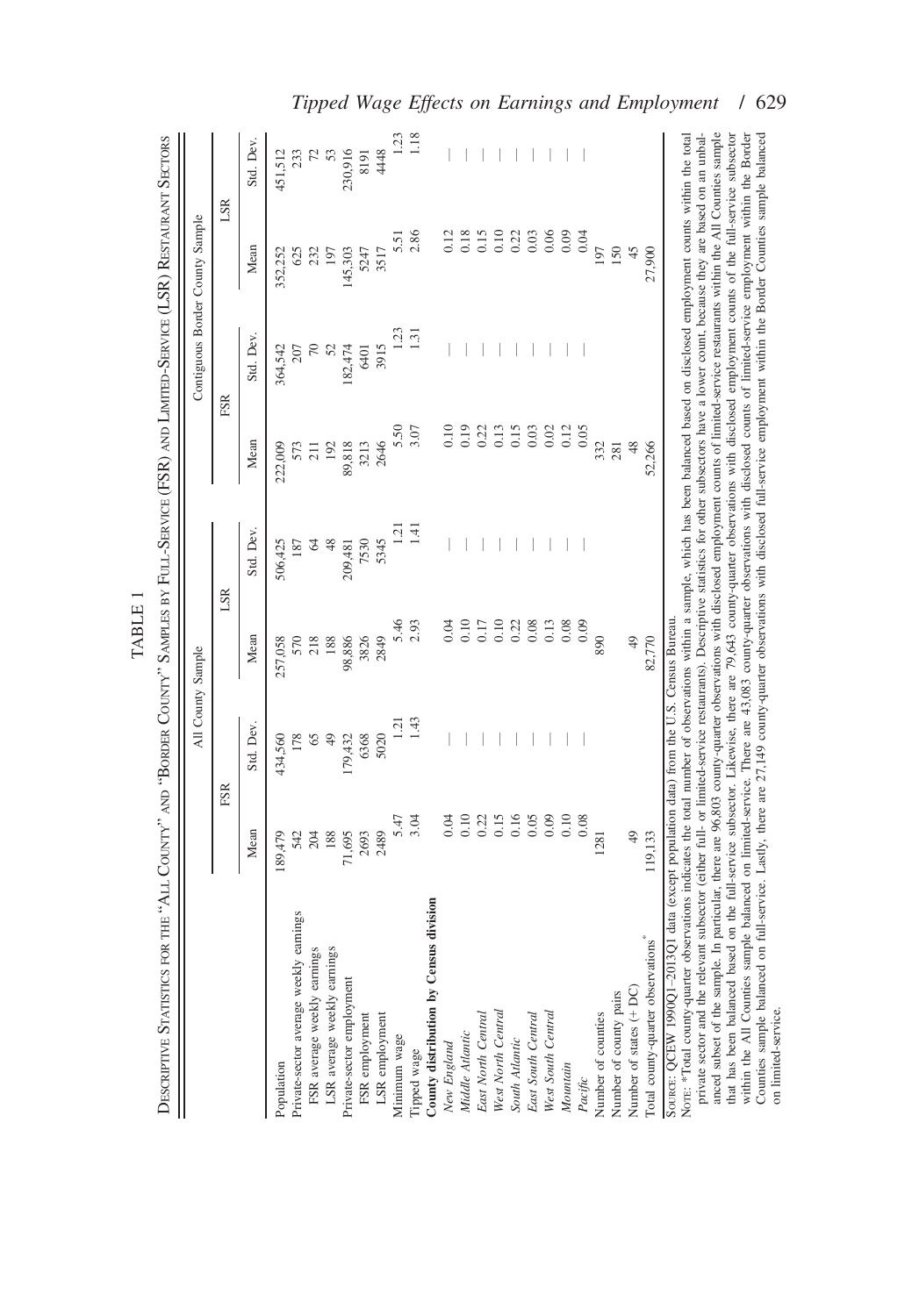"reverse C" monopsony employment pattern. He asserted that over some range (not established) a higher wage will increase restaurant employment.

A second paper by Wessels (1993) on minimum wages and tipped employees used the Census of Retail Trade to estimate the effect of allowing a total offset of tips toward the minimum wage requirement. He concluded that restaurant employment would increase by 6.8 percent and those jobs would pay 30 percent or more above the minimum wage (which was \$2.01 at the time). Wessels (1993) also found that a 10-percent increase in the tipped wage would result in a 4-percent decrease in employment, and workers who retained their jobs would have their hours cut by 6 percent. In total there would be a loss of 3 percent to 5 percent in total income, coupled with lower employment.

We contribute to this literature in two ways. First, we use more than two decades of variation in state-level tipped wage policy to estimate tip wage effects on earnings and employment. That is, in contrast to earlier approaches relying on cross-sectional data, we use within-county variation for identification. Second, we address potential bias from time-varying spatial heterogeneity using designs from recent research on the minimum wage, focusing on comparisons of counties within the same Census division, or across a state border.

Relevant minimum wage literature. The minimum wage is one of the most studied topics in labor economics. See Brown (1999) and more recently Neumark and Wascher (2008) for an overview of the literature. Recent debate on minimum wages has focused on the importance of research design. Kuehn (2014) gives a broad summary of the two main approaches: (1) those that use the two-way fixed-effects model and (2) those that use "matching criteria." The two-way fixed-effects strategy in its most simplistic form exploits variation in state minimum wages and uses states without minimum wage increases as counterfactuals. We know from looking at the map (see Figure 3) that there is a spatial component to both wage floors, and given that wage policies are not randomly assigned, there is a nontrivial possibility of estimating spurious effects.

As Kuehn (2014) mentioned, different employment trends—for example, the stagnation in the Midwest compared to growth in the South—are due to structural shifts (such as the decline in manufacturing) and not due to minimum wage policies. Allegretto et al. (2013) used four data sets and six approaches—including geographic controls, border discontinuities, synthetic controls, and dynamic panel data models—to show that the two-way fixed-effects estimator for minimum wage studies is biased due to insufficient controls for time-varying heterogeneity.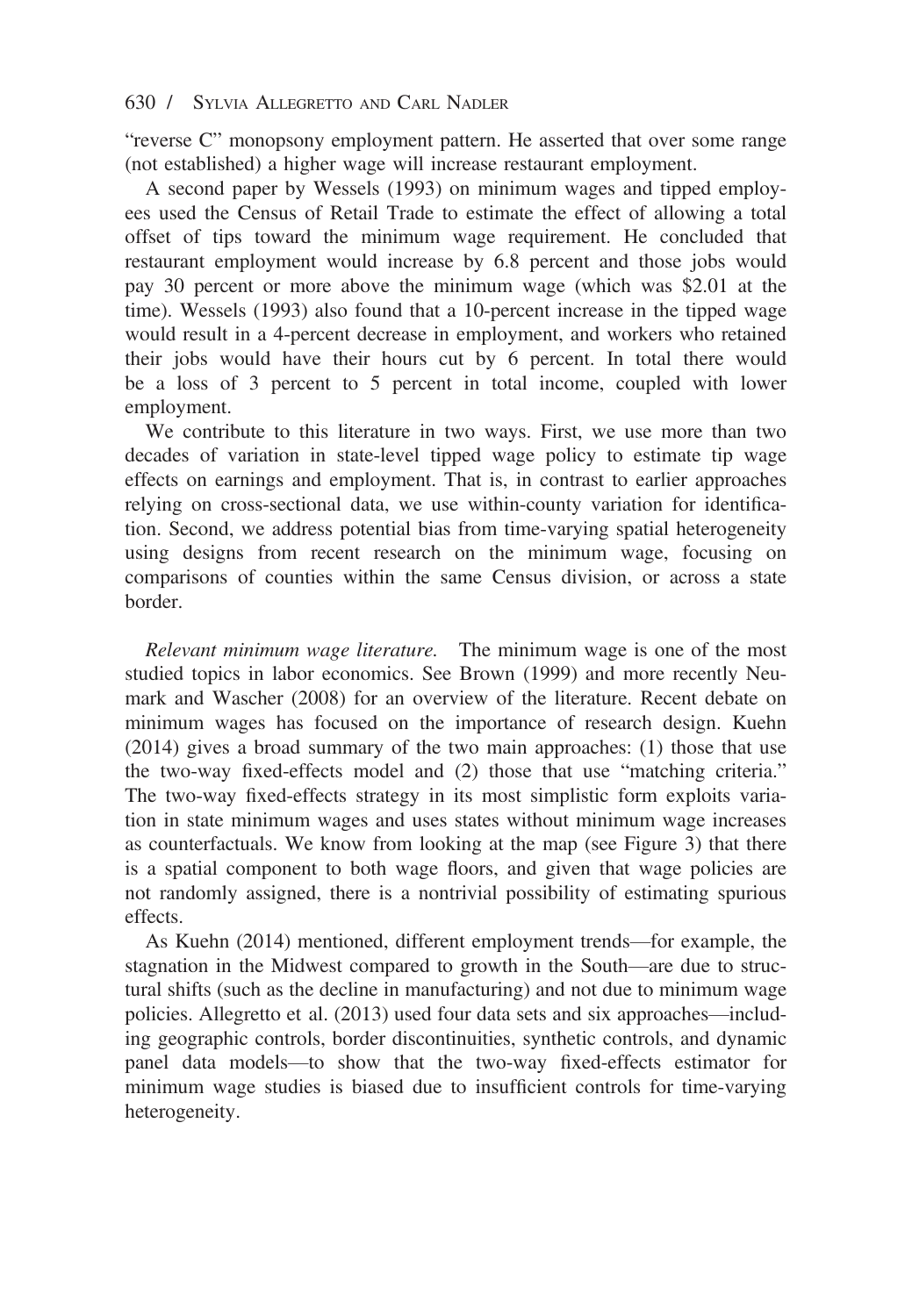Research designs such as the case study approach used by Card and Krueger (1994) in their Pennsylvania–New Jersey study and the generalization of that approach by DLR are based on matching criteria—that is, matching or identifying an appropriate comparison group to assess what would have happened to the treatment group in the absence of the treatment. In this case, the treatment is an increase in minimum wage. DLR assert that minimum wage research that relies on the two-way fixed-effects model does not adequately account for unobservable heterogeneity that is correlated, but not causal, to low-wage employment patterns and thus produces spurious negative employment effects.

DLR extended the fixed-effects approach in conjunction with matching criteria by exploiting a research design based on contiguous border countypairs that assumes counties that are geographically close are better controls than those that are not. In their preferred specification, DLR argued that their research design, which matched a "treatment" county with a neighboring county across a state border as a "comparison" or counterfactual, is preferred to studies that do no such matching. DLR's estimates were essentially a pooled estimate of each contiguous county-pair with a minimum wage differential over a 17-year period. The estimated negative employment effects that resulted from the traditional two-way fixed-effects specification attenuated and became indistinguishable from zero in their preferred specification.

The present research builds upon DLR as we estimate earnings and employment effects for the restaurant industry, but we analyze the full-service and limited-service restaurant sectors separately (DLR pooled them together). As in DLR, we are interested in minimum wage effects, but we extend our analysis to also include the tipped wage.

In relation to the present study it may be that the confounders with the variation in the tipped wage may be similar, but not necessarily identical, to those relating to the minimum wage (as the map in Figure 3 suggests). Hence, spurious effects may differ but heterogeneity remains a potentially serious issue.

The advances of incorporating spatial controls and policy discontinuities to better account for heterogeneity (as presented in Dube, Lester, and Reich 2010; Allegretto, Dube, and Reich 2011; Allegretto et al. 2013) is an oftenpreferred approach (for example, see Autor 2003; Lee and Lemieux 2010; Magruder 2013), but it is not universally accepted within the discipline. Specifically, research by Neumark, Salas, and Wascher (2014) used a synthetic control approach to argue that areas in close proximity are not more similar. And, as discussed above, Even and Macpherson (2014) preferred the traditional two-way fixed-effects specification.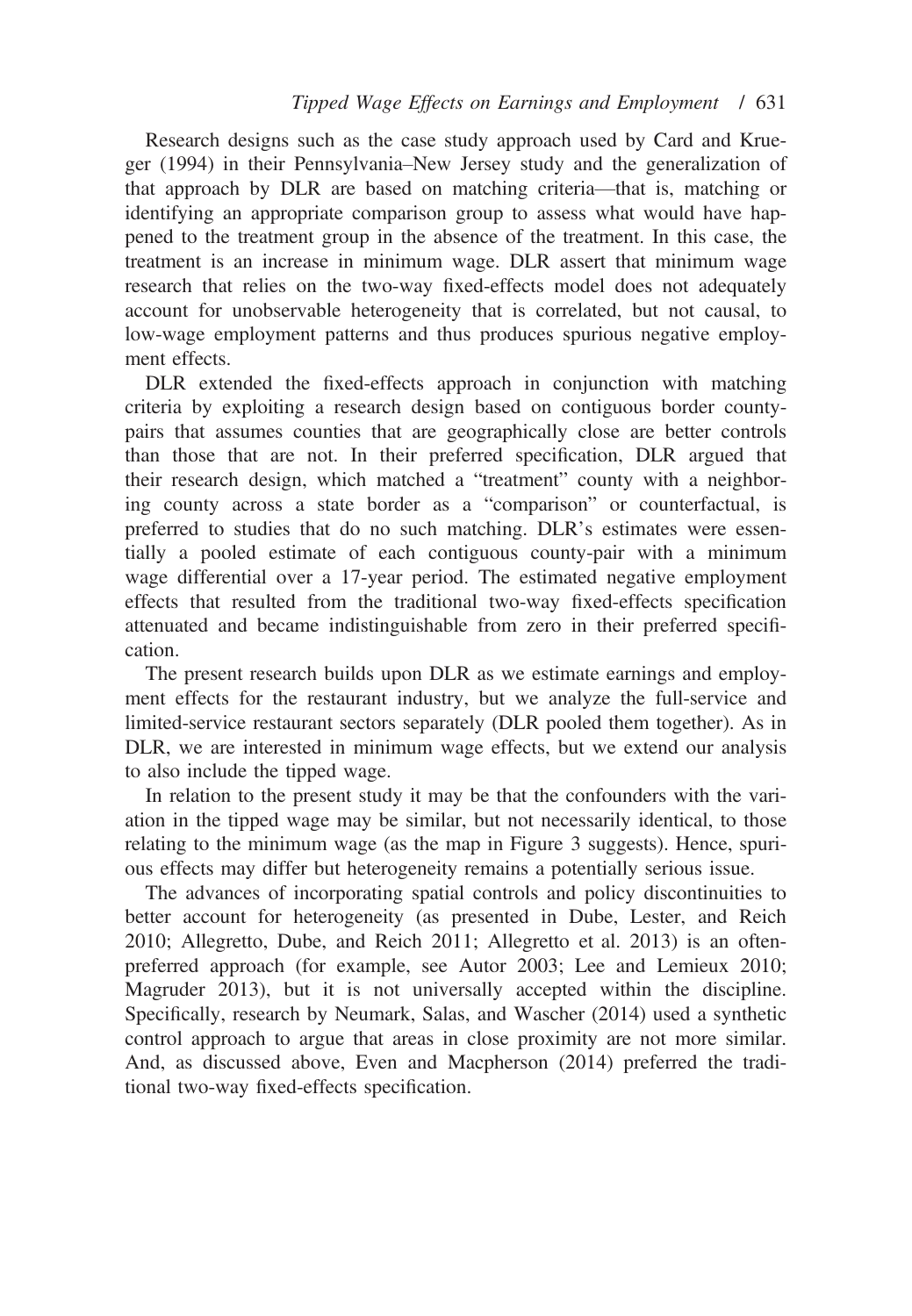#### Data

The QCEW data provide a near census of county-level payroll data on employment and earnings covering approximately 98 percent of all jobs.<sup>5</sup> Importantly, these data are well suited for research on the tipped wage as tipped workers such as wait staff are prevalent in the full-service sector but rare in limited-service restaurants—and the two sectors are separately identified in the QCEW. Furthermore, both restaurant sectors are heavy users of minimum wage workers.<sup>6</sup>

We construct a QCEW panel of quarterly observations of county-level employment and earnings for full-service restaurants and limited-service restaurants from the first quarter of 1990 through the first quarter of  $2013$ . Quarterly employment is the average of the three monthly employment values reported for the corresponding months of each quarter. The earnings variable is the average weekly wage for a given quarter.

The QCEW data include a measure on private-sector employment that we use as a control. Also used as a control is county-level population data for each quarter from the U.S. Census Bureau that was merged with the QCEW data. The dataset is further appended with data on the regular minimum wage and the tipped wage for each state and time period (year, quarter). $8$ 

We use four subsets of QCEW data. For both restaurant subsectors, we have a sample that includes all counties ("All County" or AC) sample and a subsample of the AC data restricted to contiguous border-county-pairs referred to as the "Border County" (BC) sample. The BC sample is restricted to contiguous county-pairs that straddle a state line and have a minimum or tipped wage differential. Each of the four samples, separately, is restricted to counties that have reported data for all ninety-three quarters. The descriptive statistics are provided in Table 1. The "All County FSR" sample consists of 1281 out of the 3109 counties in the United States with reported data on full-service

<sup>&</sup>lt;sup>5</sup> OCEW data represent the number of covered workers who worked during, or received pay for, the pay period including the twelfth of the month. Excluded are members of the armed forces, the self-employed, proprietors, domestic workers, unpaid family workers, and railroad workers covered by the railroad unemployment insurance system.<br><sup>6</sup> The restaurant industry employs a large share of the minimum wage workforce, and of all workers

employed in restaurants, about a third earn wages within 10 percent of the minimum wage (DLR 2010).<br><sup>7</sup> NAICS codes from 1990 through 2010: FSR 7221 and LSR 722211; from 2010 onward: FSR 722511

and LSR 722513.<br><sup>8</sup> The construction of monthly, state data on the tipped and minimum wage from 1990–2013 were com-

piled using various sources. Older data were found via annual issues of the Monthly Labor Review and its chapter on State Labor Legislation available in January for most years. Other sources were via the Internet and state labor departments.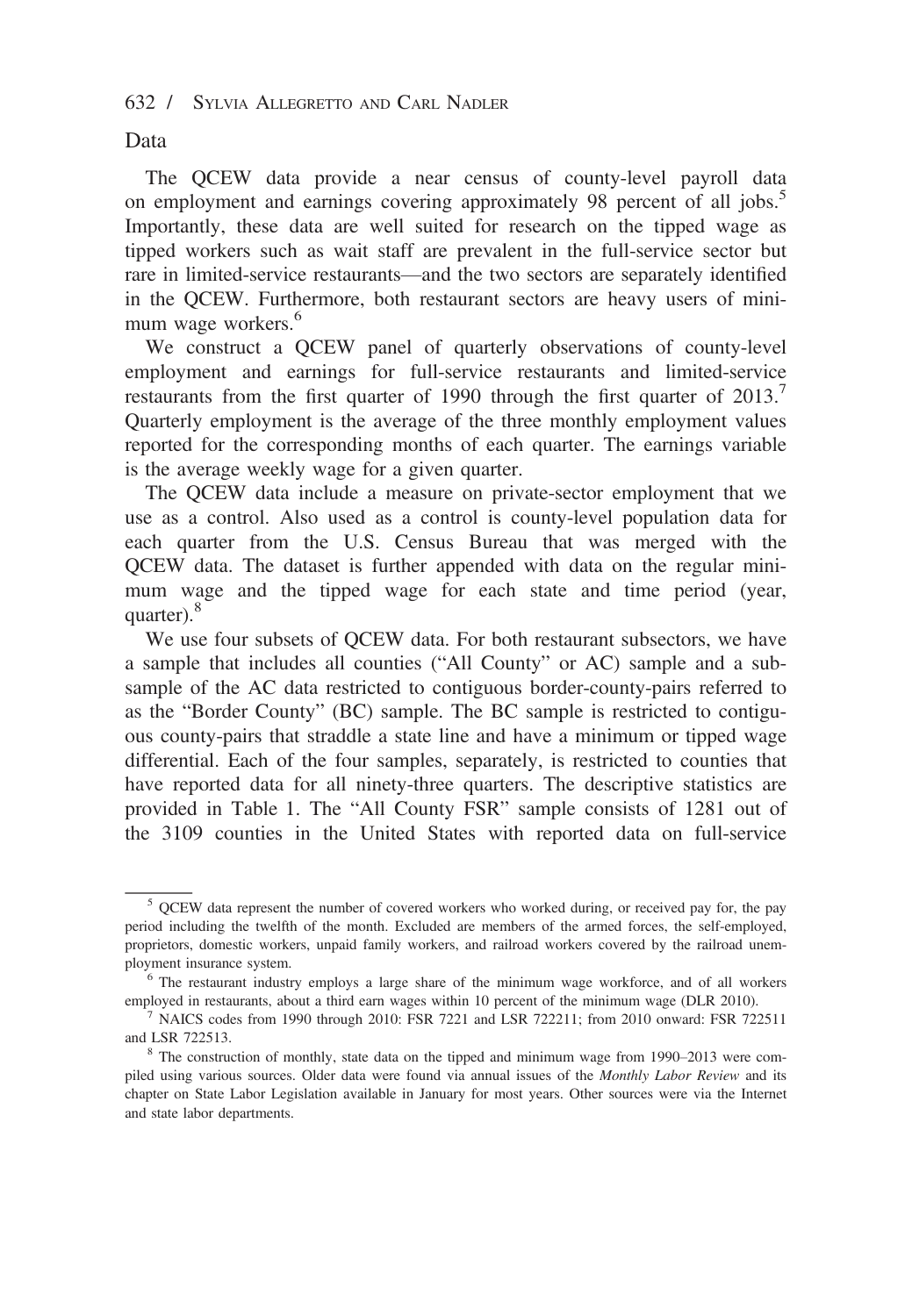

FIGURE 4 STATE MINIMUM WAGES BY CENSUS DIVISION, 1990–2013

SOURCE: The construction of quarterly state data on the tipped and minimum wage from 1990– 2013 were compiled using various sources. Older data were found via annual issues of the Monthly Labor Review and its chapter on State Labor Legislation available in January for most years. Other sources were via the Internet and state labor departments.

restaurants. The "All County LSR" sample consists of 890 counties with data on limited-service restaurants. We use this sample to replicate the traditional two-way fixed-effects specification. The spatial depiction of minimum and tipped wages across time is evident in Figures 4 and 5, respectively. The figures illustrate the two wage floors for states within each of the nine Census divisions. Thus, we build upon the canonical model to include spatial controls and state-specific time trends. We discuss the importance of spatial controls further in the Estimation Strategy section.

The BC samples are used for the border-county-pair analysis and consist of all contiguous county-pairs that straddle a state boundary and have a tipped or minimum wage differential. Descriptive statistics are reported in the right-hand panel of Table 1. The BC FSR sample consists of 332 counties and 281 county-pairs, and the BC LSR consists of 197 counties with 150 county-pairs.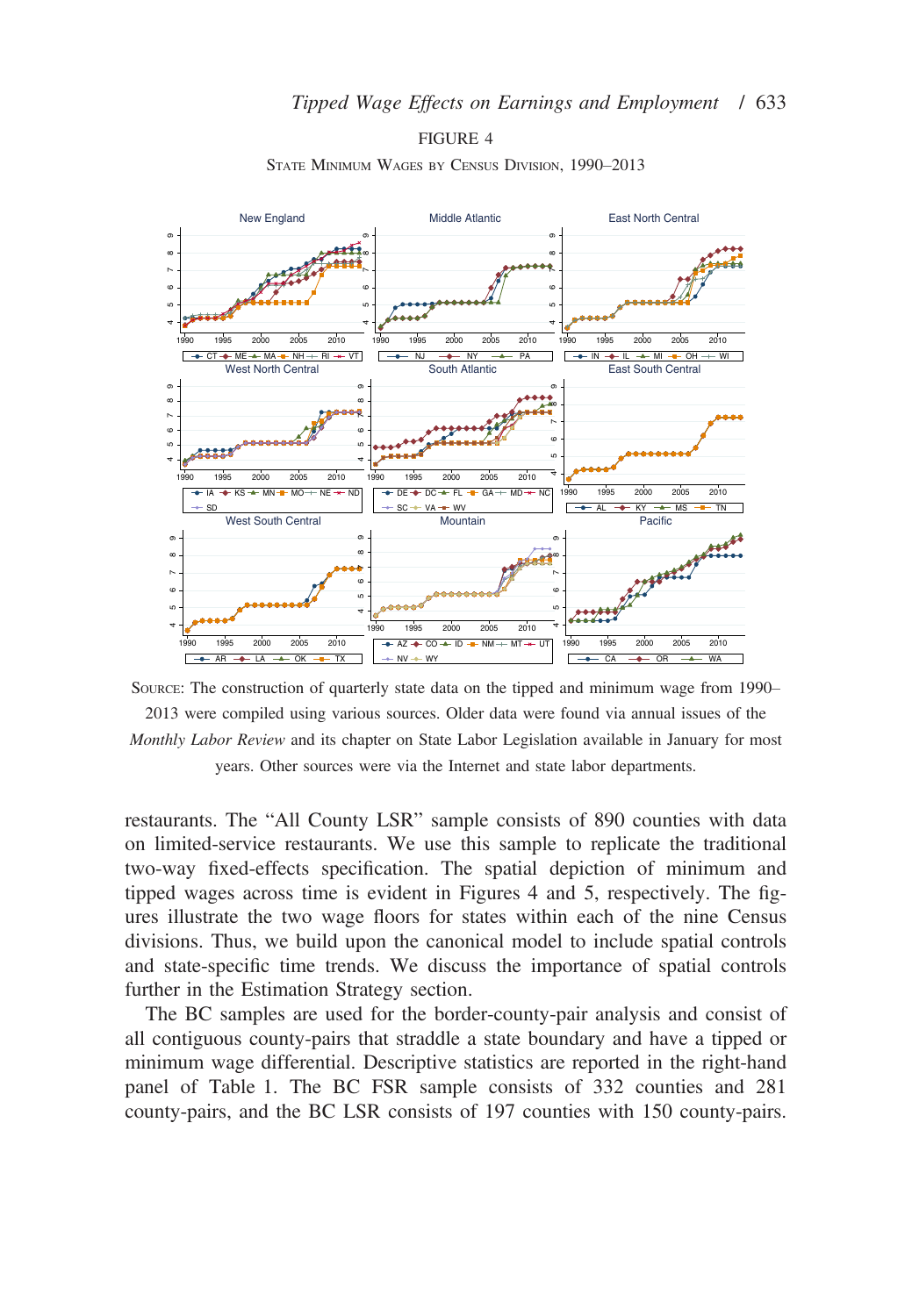

FIGURE 5

STATE TIPPED WAGES BY CENSUS DIVISION, 1990–2013

SOURCE: The construction of quarterly state data on the tipped and minimum wage from 1990– 2013 were compiled using various sources. Older data were found via annual issues of the Monthly Labor Review and its chapter on State Labor Legislation available in January for most years. Other sources were via the Internet and state labor departments.

Figure 6 shows the variation in minimum and tipped wages for both restaurant sector datasets along with the mean absolute differential in the (log) minimum wage and the (log) tipped wage. The figures show that there is necessary variation in order to estimate earnings and employment effects. There are substantial pay gaps among these counties, especially regarding the tipped wage that has large increases in later years in the relevant FSR sector.

#### Estimation Strategy

Specifications using the All County sample. Our first strategy to assess the impact of minimum and tipped wages uses our AC sample of county-level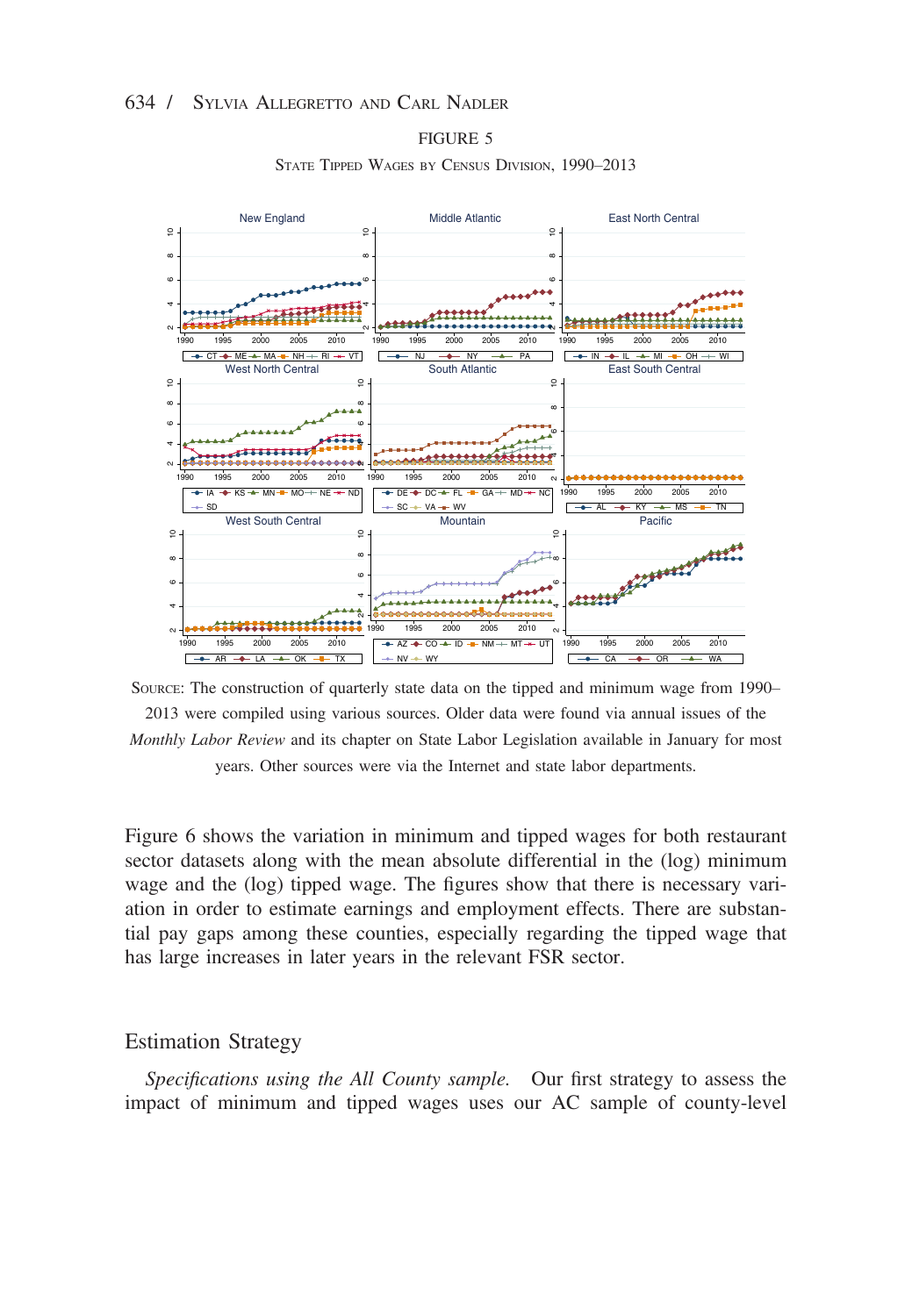#### FIGURE 6

NUMBER OF COUNTY-PAIRS WITH MINIMUM OR TIPPED WAGE DIFFERENTIAL AND AVERAGE ABSOLUTE RELATIVE DIFFERENTIAL



NOTES: The solid line plots the number of pairs with a minimum or tipped wage differential in a given quarter. The dashed line plots the average absolute difference in the logged wage between the counties in a pair.

panel data on earnings and employment. We begin by estimating the traditional two-way fixed-effects specification as our baseline model:

$$
ln y_{ct} = \eta_{TW} ln TW_{s(c)t} + \eta_{MW} ln MW_{s(c)t} + X_{ct} \Gamma + \phi_c + \tau_t + \varepsilon_{ct}
$$
 (1)

where  $c$  indexes counties and  $t$  indexes quarters from 1990Q1 through 2013Q1.  $lnTW_{s(c)t}$  and  $lnMW_{s(c)t}$  are, respectively, the log of the tipped wage and the log of the minimum wage in county c's state,  $s(c)$ , in quarter t. We define the tipped wage and minimum wage as the maximum of the respective state and federal wage policy.  $ln y_{ct}$  is the log of the labor market outcome of interest, which is either total employment or average weekly earnings in one of two subsectors: full-service or limited-service restaurants.  $\varphi_c$  and  $\tau_t$  are county and quarter fixed effects, respectively.  $X_{ct}$  is a vector of county-level control variables. In all specifications, we control for the log of the county's population, reported on a quarterly basis by the Census Bureau. We also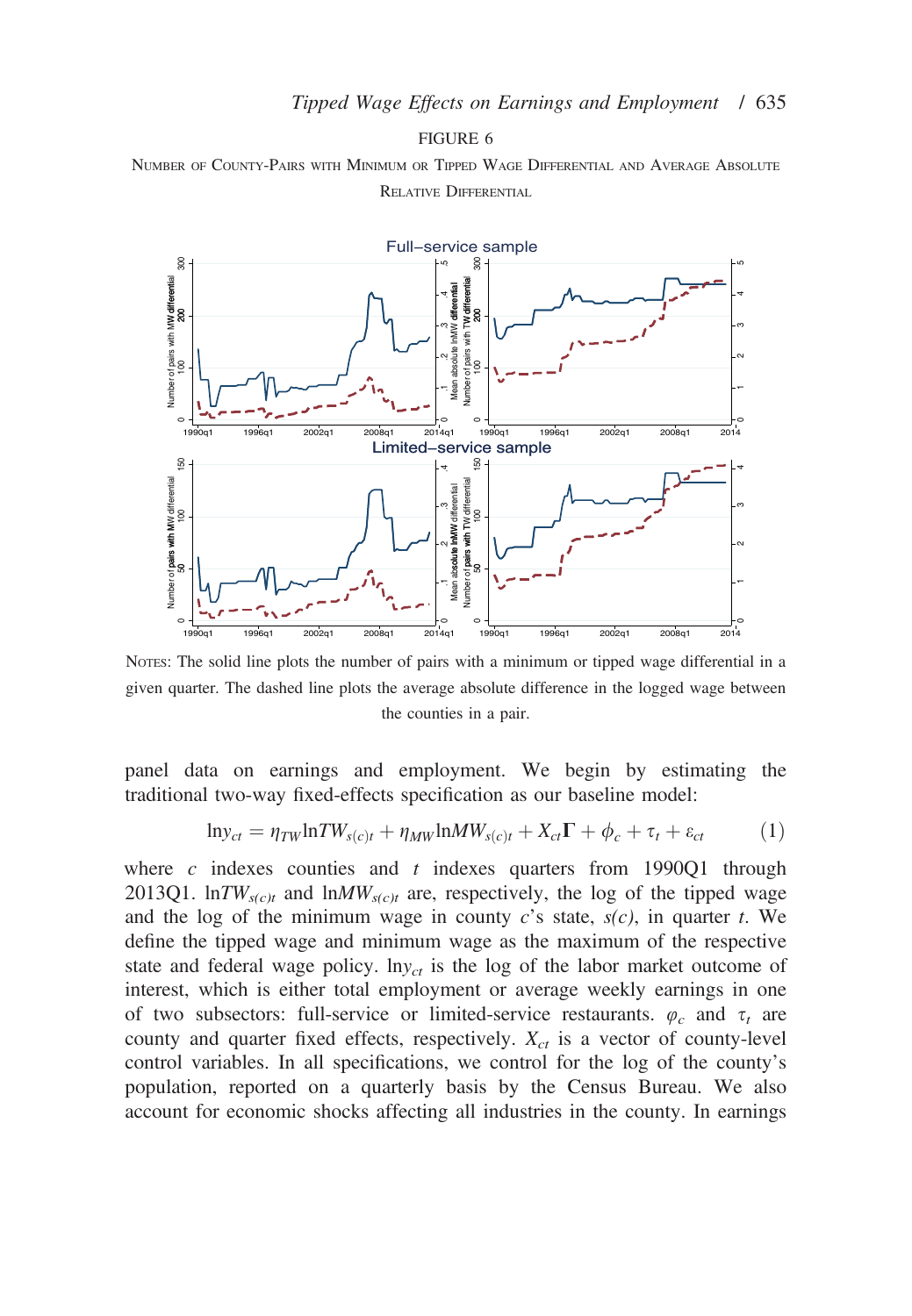regressions, we include (log) total private sector average earnings, and in employment regressions we include (log) total private sector employment.

Our parameters of interest are  $\eta_{TW}$  and  $\eta_{MW}$ . They represent the elasticities of the dependent variable with respect to the state's tipped wage and minimum wage policies, respectively. Elasticities are estimated without bias under the assumption that  $E[\ln TW_{s(c)}\varepsilon_{ct}] = 0$  and  $E[\ln MW_{s(c)}\varepsilon_{ct}] = 0$ . In other words, specification (1) estimates causal impacts of state tipped and minimum wage policies if changes in wage policies are uncorrelated with unobserved changes in the local economy. As previously discussed, there is growing evidence that this condition does not hold. States appear more likely to enact increases in minimum wages during periods in which employment in low-wage sectors is already falling (e.g. Dube, Lester, and Reich 2010; Allegretto et al. 2013). Because changes in tipped wage policies often occur at the same time as changes in minimum wage policies, estimates of the effect of tipped wages on employment may be negatively biased as well.

To address this potential bias, we estimate fixed-effects specifications that additionally control for time-varying regional and state-level economic conditions. To motivate our approach, one may decompose the unobserved withincounty variation in a given quarter as follows:

$$
\varepsilon_{ct} = \lambda_{d(c)t} + \psi_s t + u_{ct} \tag{2}
$$

where  $\lambda_{d(c)t}$  is a time-varying, unobserved economic shock that is common across all counties in county c's Census division,  $d(c)$ ;  $\psi_s$  is a state-level trend; and  $u_{ct}$  is the unobserved heterogeneity that is uncorrelated with  $\lambda_{d(ct)}$  and  $\psi_s t$ . Plugging (2) into (1) we have:

$$
ln y_{ct} = \eta_{TW} ln TW_{s(c)t} + \eta_{MW} ln MW_{s(c)t} + X_{ct} \Gamma + \phi_c + \lambda_{d(c)t} + \psi_s t + u_{ct}
$$
 (3)

By including controls for time-varying economic shocks within Census divisions and state trends, the model specified in equation (3) relaxes the previous identifying assumptions. Loosely speaking, identification of  $\eta_{TW}$  and  $\eta_{MW}$  is based on the arguably idiosyncratic timing of changes in state wage policies relative to nearby states presented in Figures 4 and 5, while adjusting for long-term trends in the state economy. In order to gauge the sensitivity of our results, we also estimate intermediate specifications in which we add to equation (1) either division-specific time effects or state trends. In all regressions we cluster the standard errors at the state level, because we are using countylevel data to estimate the effect of state-level policies.

Identification using contiguous border-county-pairs. A limitation of our analysis of the AC sample, and of similar studies using state-level panel data, is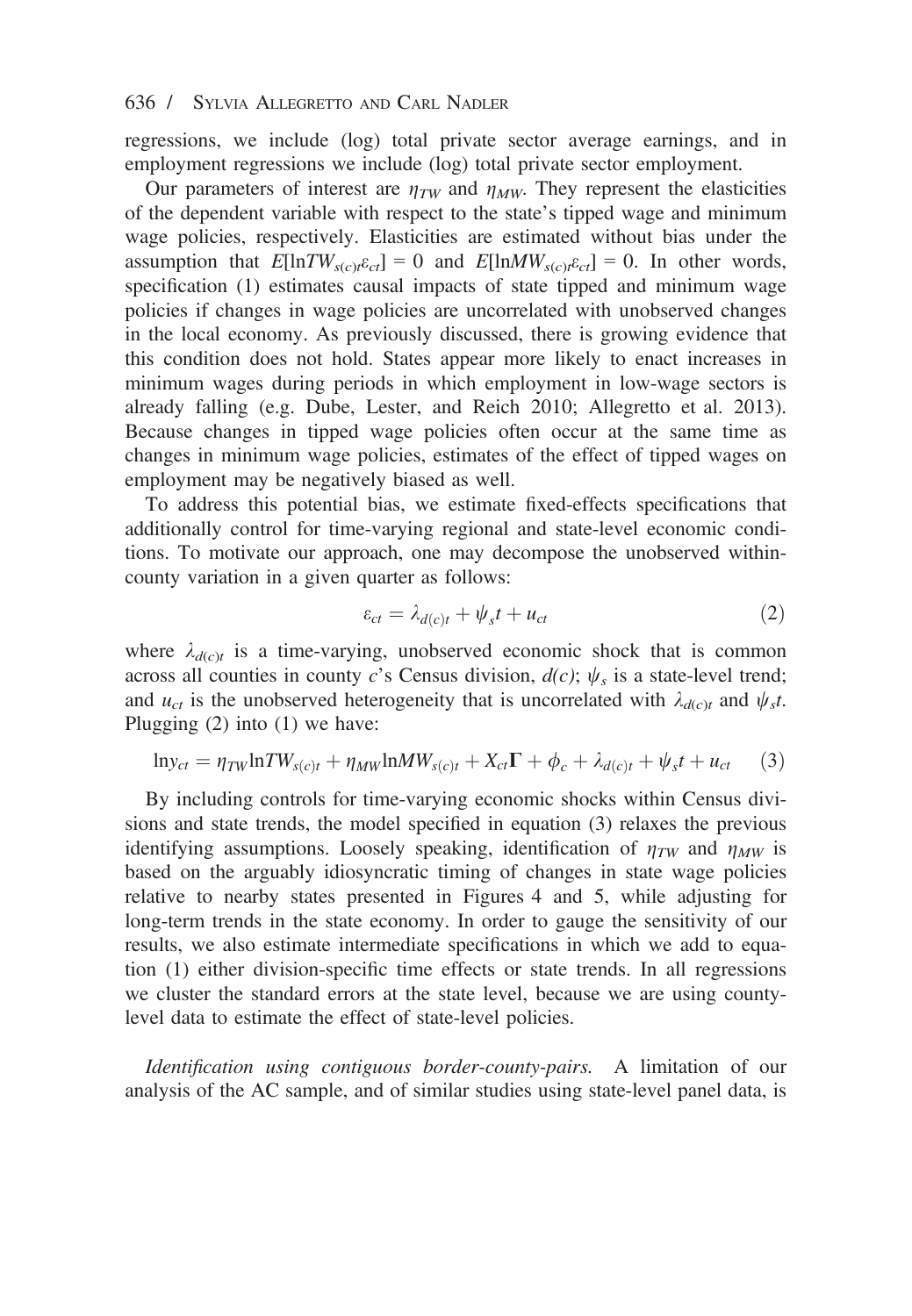that we are only able to address the nonrandom timing of state-level changes in tipped and minimum wage policy by using geographically coarse controls or controls for the overall trend within the state. An alternative approach is to focus on local comparisons using pairs of counties that cross a state border. Given their geographical proximity, the border counties provide a natural control group when one county's state implements a change in their wage policy and the other county's state does not. We thus extend the border-county design originally implemented in Dube, Lester, and Reich (2010). Consider a sample of pairs of border counties. To belong in our sample, each pair, indexed by  $p$ , must be contiguous and lie across a state border and, at some point in our sample period, have different tipped or minimum wage policies.  $j$  indexes the counties that are in a pair:  $j = 1, 2$ . Because counties can be in multiple pairs, counties appear in the sample for each pair to which they belong.<sup>9</sup> Let  $c(i,p)$  denote the *jth* county in pair  $p$  and  $s(j, p)$  the county's state. The regression model is:

$$
ln y_{jpt} = \eta_{TW} ln TW_{s(j,p)t} + \eta_{MW} lnMW_{s(j,p)t} + X_{c(j,p)t} + \phi_{c(j,p)} + \rho_{pt} + v_{jpt} \tag{4}
$$

where  $\rho_{nt}$  is a time-varying economic shock common to both counties in pair  $p$ , and  $v_{jpt}$  is an unobserved, time-varying, county-level shock uncorrelated with  $\rho_{pt}$ . The other variables are as previously defined.  $\eta_{TW}$  and  $\eta_{MW}$  are identified under the assumption that  $E[\ln TW_{s(i,p)t}v_{\text{ipt}}] = 0$  and  $E[\ln MW_{s(i,p)t}v_{\text{ipt}}] = 0$ .

This condition requires that local labor-market shocks that would bias our estimate of the effect of the wage policy are also affecting the labor-market outcomes of the county across the state border, adjusting for average differences between the two counties and our time-varying controls. In contrast, the two-way effects model we introduced in equation (1) assumes these confounding labor market shocks are shared across all counties in our sample, regardless of geographic proximity.<sup>10,11</sup> Following Dube, Lester, and Reich (2010), we correct our standard errors for clustering within states and border segments of adjacent pairs using multiway clustering (Cameron, Gelbach, and Miller 2006).

#### Results

Estimates using the All County sample. Table 2 shows the regression results from our analysis on the AC sample. Panel A reports results for

<sup>&</sup>lt;sup>9</sup> In practice, most counties appear in no more than two pairs.

<sup>&</sup>lt;sup>10</sup> For comparison with equation (1), we also estimate equation (4) substituting only time effects,  $\tau$ , for the pair-specific time effects,  $\rho_{pt}$ .

 $11$  Because the number of pairs grows with the number of counties, pair-specific time effects are not consistently identified. In practice, we control for this variation by de-meaning at the pair-quarter level.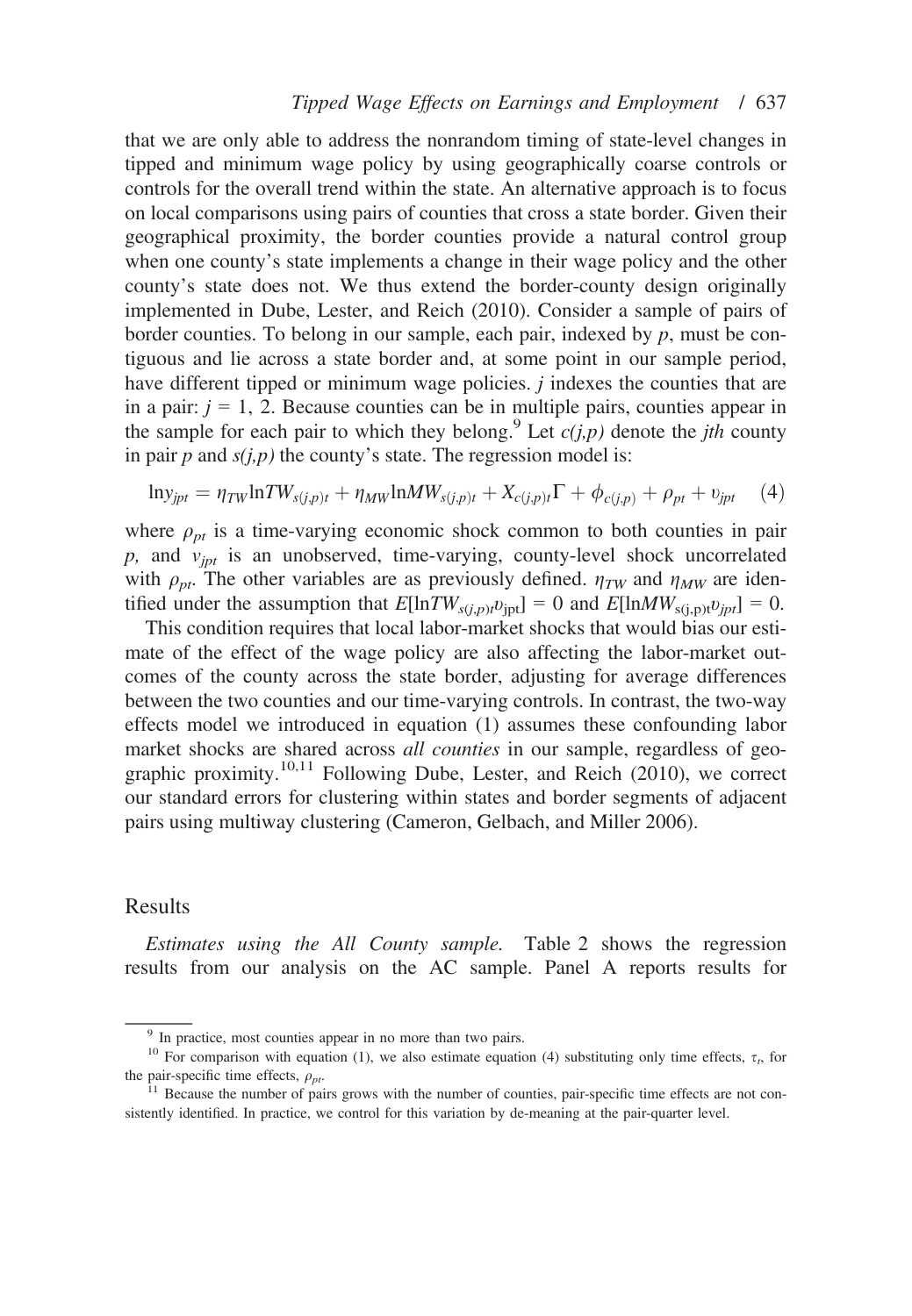|                                  |                                  |                                                                              |                       | Specifications                                                                     |                                       |                                                                                            |                                       |                                                                    |
|----------------------------------|----------------------------------|------------------------------------------------------------------------------|-----------------------|------------------------------------------------------------------------------------|---------------------------------------|--------------------------------------------------------------------------------------------|---------------------------------------|--------------------------------------------------------------------|
|                                  | $\ominus$<br>J                   |                                                                              | $\odot$               |                                                                                    | $\odot$                               |                                                                                            | $\bigoplus$                           |                                                                    |
| Panel A Full-Service Restaurants |                                  |                                                                              |                       |                                                                                    |                                       |                                                                                            |                                       |                                                                    |
| Earnings<br>lnTW                 |                                  |                                                                              |                       |                                                                                    |                                       |                                                                                            |                                       | $0.032 +$                                                          |
|                                  |                                  |                                                                              |                       |                                                                                    |                                       |                                                                                            |                                       |                                                                    |
| $\ln \! M\!$                     | $0.231***$<br>(0.027)            | $\begin{array}{c} 0.048^{**} \\ (0.014) \\ 0.173^{**} \\ 0.029) \end{array}$ | $0.204***$<br>(0.037) | $\begin{array}{c} 0.038^{**} \\ 0.010) \\ 0.150^{**} \\ 0.150^{**} \\ \end{array}$ | $0.188^{***}$<br>(0.027)              | $\begin{array}{c} 0.034^{*} \\ (0.015) \\ 0.165^{**} \\ 0.165^{**} \\ (0.027) \end{array}$ | $0.161***$<br>(0.027)                 | $\begin{array}{c} (0.017) \\ 0.138 \\ \end{array}$<br>$(0.030)$    |
| Employment<br>$\ln \mathrm{TW}$  |                                  |                                                                              |                       |                                                                                    | $\begin{array}{c} \hline \end{array}$ |                                                                                            | $\begin{array}{c} \hline \end{array}$ |                                                                    |
|                                  |                                  | $-0.139$<br>$-0.060$<br>$-0.073$<br>$-0.099$                                 |                       | $\begin{array}{c} 0.006 \\ 0.037) \\ -0.025 \\ 0.077) \end{array}$                 |                                       | $\begin{array}{c} 0.014 \\ 0.072) \\ -0.068 \\ 0.051) \end{array}$                         |                                       | $\begin{array}{c} 0.011 \\ 0.084) \\ -0.015 \\ 0.075) \end{array}$ |
| $\ln \! M\!$                     |                                  |                                                                              |                       |                                                                                    |                                       |                                                                                            | $-0.007$                              |                                                                    |
|                                  | $-0.244$ <sup>*</sup><br>(0.120) |                                                                              | $-0.017$<br>(0.090)   |                                                                                    | $-0.058$<br>(0.036)                   |                                                                                            | (0.042)                               |                                                                    |
| Counties                         | ,281                             | 1,281                                                                        | 1,281                 | 1,281                                                                              | 1,281                                 | 1,281                                                                                      | 1,281                                 | 1,281                                                              |
| County-pairs<br>Z                | 119,133                          | 119,133                                                                      | 119,133               | 119,133                                                                            | 119,133                               | 119,133                                                                                    | 119,133                               | 119,133                                                            |
| Panel B Limited-Service          | Restaurants                      |                                                                              |                       |                                                                                    |                                       |                                                                                            |                                       |                                                                    |
| Earnings                         |                                  |                                                                              |                       |                                                                                    |                                       |                                                                                            |                                       |                                                                    |
| $\ln \! \mathrm{TW}$             |                                  |                                                                              |                       |                                                                                    |                                       |                                                                                            |                                       | $-0.002$                                                           |
|                                  |                                  |                                                                              |                       |                                                                                    |                                       |                                                                                            |                                       |                                                                    |
| $\ln\!{\rm MW}$                  | $0.217***$                       | $\begin{array}{c} 0.017 \\ (0.015) \\ 0.196 \\ \hline 0.028 \end{array}$     | $0.173***$<br>(0.028) | $\begin{array}{c} 0.003 \\ 0.012) \\ 0.169^{**} \\ 0.029) \end{array}$             | $0.182^{**}$<br>(0.031)               | $-0.021$<br>$(0.019)$<br>$0.196$ <sup>**</sup><br>$(0.034)$                                | $0.160^{***}$<br>(0.024)              | $\begin{array}{c} (0.020) \\ 0.162^{**} \\ (0.028) \end{array}$    |
|                                  | (0.029)                          |                                                                              |                       |                                                                                    |                                       |                                                                                            |                                       |                                                                    |
| Employment                       |                                  |                                                                              |                       |                                                                                    |                                       |                                                                                            |                                       |                                                                    |
| lnTW                             |                                  |                                                                              |                       |                                                                                    |                                       |                                                                                            | $\overline{1}$                        |                                                                    |
|                                  |                                  | $\begin{array}{c} -0.038 \\ (0.051) \\ -0.119+ \\ (0.067) \end{array}$       |                       | $\begin{array}{c} 0.011 \\ 0.040) \\ -0.033 \\ 0.053 \end{array}$                  |                                       | $\begin{array}{c} 0.037 \\ 0.071) \\ -0.098 + \\ 0.054) \end{array}$                       |                                       | $\begin{array}{c} 0.009 \\ 0.064) \\ -0.021 \\ 0.061) \end{array}$ |
| $\ln \! M\!$                     |                                  |                                                                              | $-0.018$              |                                                                                    | $-0.073 +$<br>(0.038)                 |                                                                                            | $-0.015$                              |                                                                    |
|                                  | $-0.167$ <sup>*</sup><br>(0.075) |                                                                              | (0.071)               |                                                                                    |                                       |                                                                                            | (0.028)                               |                                                                    |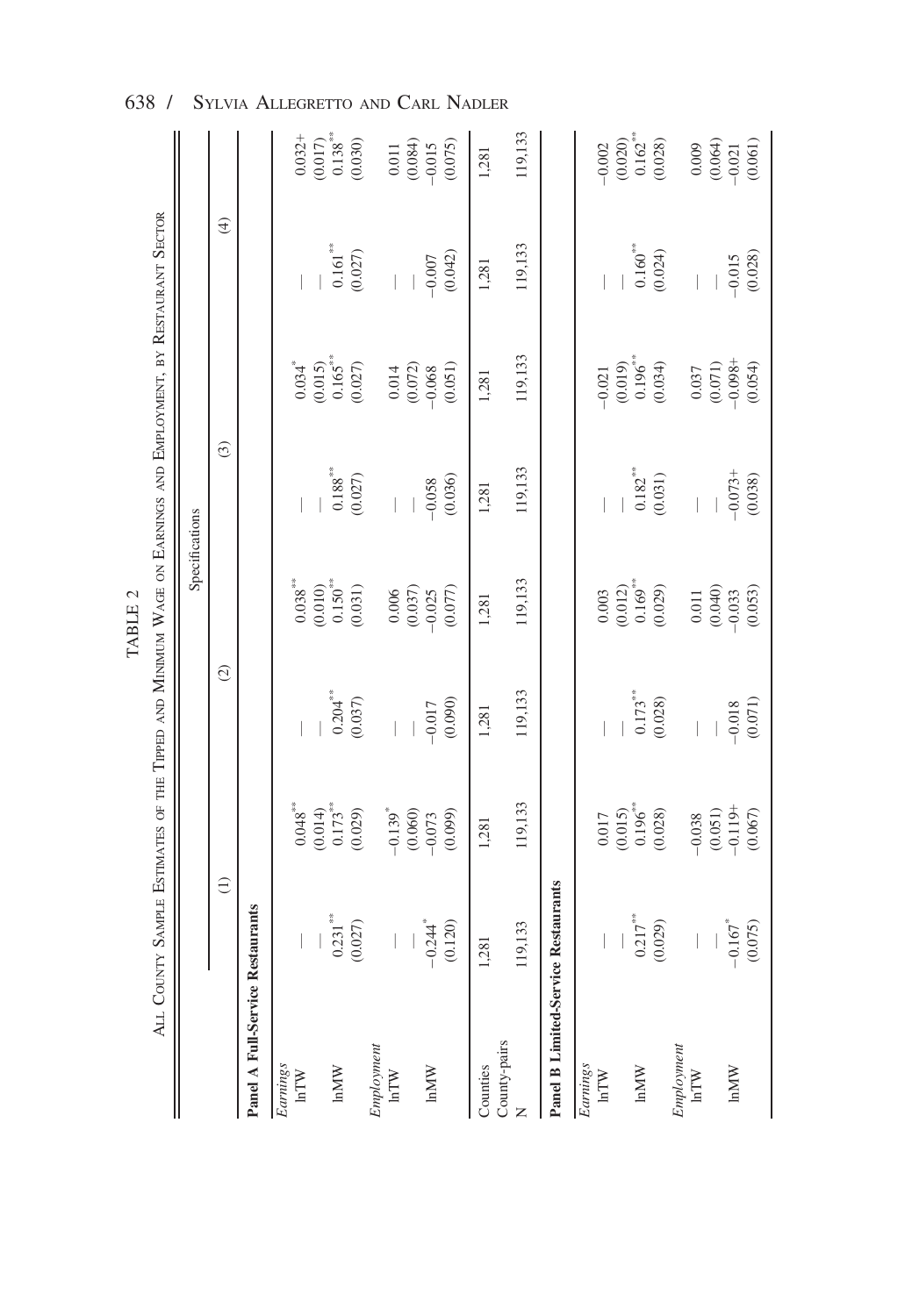|                                                                                                                                                                                                                                                                                                                                                                                                                   |        |        |                                            |                   | Specifications      |                                                                                                                                                                |               |             |
|-------------------------------------------------------------------------------------------------------------------------------------------------------------------------------------------------------------------------------------------------------------------------------------------------------------------------------------------------------------------------------------------------------------------|--------|--------|--------------------------------------------|-------------------|---------------------|----------------------------------------------------------------------------------------------------------------------------------------------------------------|---------------|-------------|
|                                                                                                                                                                                                                                                                                                                                                                                                                   |        |        |                                            | $\widehat{\circ}$ |                     | $\odot$                                                                                                                                                        |               | $\bigoplus$ |
| <b>Counties</b>                                                                                                                                                                                                                                                                                                                                                                                                   | 890    | 890    | 890                                        | 890               | 890                 | 890                                                                                                                                                            | 890           | 890         |
| County-pairs                                                                                                                                                                                                                                                                                                                                                                                                      |        |        |                                            |                   |                     |                                                                                                                                                                |               |             |
|                                                                                                                                                                                                                                                                                                                                                                                                                   | 82,770 | 82,770 | 82,770                                     | 82,770            | 82,770              | 82,770                                                                                                                                                         | 82,770        | 82,770      |
| <b>Controls</b>                                                                                                                                                                                                                                                                                                                                                                                                   |        |        |                                            |                   |                     |                                                                                                                                                                |               |             |
| Division-specific                                                                                                                                                                                                                                                                                                                                                                                                 |        |        |                                            |                   |                     |                                                                                                                                                                |               |             |
| period effects<br>State-specific                                                                                                                                                                                                                                                                                                                                                                                  |        |        |                                            |                   |                     |                                                                                                                                                                |               |             |
|                                                                                                                                                                                                                                                                                                                                                                                                                   |        |        |                                            |                   |                     |                                                                                                                                                                |               |             |
| time trends                                                                                                                                                                                                                                                                                                                                                                                                       |        |        |                                            |                   |                     |                                                                                                                                                                |               |             |
| County-pair-                                                                                                                                                                                                                                                                                                                                                                                                      |        |        |                                            |                   |                     |                                                                                                                                                                |               |             |
| specific period                                                                                                                                                                                                                                                                                                                                                                                                   |        |        |                                            |                   |                     |                                                                                                                                                                |               |             |
| effects                                                                                                                                                                                                                                                                                                                                                                                                           |        |        |                                            |                   |                     |                                                                                                                                                                |               |             |
| Norts: Results report the estimated elasticities of earnings and employment with respect to the tipped and minimum wage. Standard errors are in parentheses. InTW refers to the log of<br>the tipped wage policy in a county's state in a given quarter. InMW refers to the log of the minimum wage. All regressions control for log population and county effects. Earnings<br>and employment models additionall |        |        | アー・アー・ブー くろく アー・ブリー アイアン・ディアー しゅうしゅう しゅうしゅ |                   | 医皮肤 医皮肤 医心脏 医心脏 医心脏 | additionally control for log total private sector earnings and employment, respectively. Models (1), (3), and (5) in addition control for quarter effects. See | $\frac{1}{2}$ |             |

| C<br>r<br>Ľ |  |
|-------------|--|

text for construction of the All County sample. In models (1) through (4) standard errors are clustered at the state level. Full results are available upon request. Significance levels are denoted as follows: \*\*1%, \*5%, +1 text for construction of the All County sample. In models (1) through (4) standard errors are clustered at the state level. Full results are available upon request. Significance levels are denoted as follows: \*\*1%, \*5%, +10%.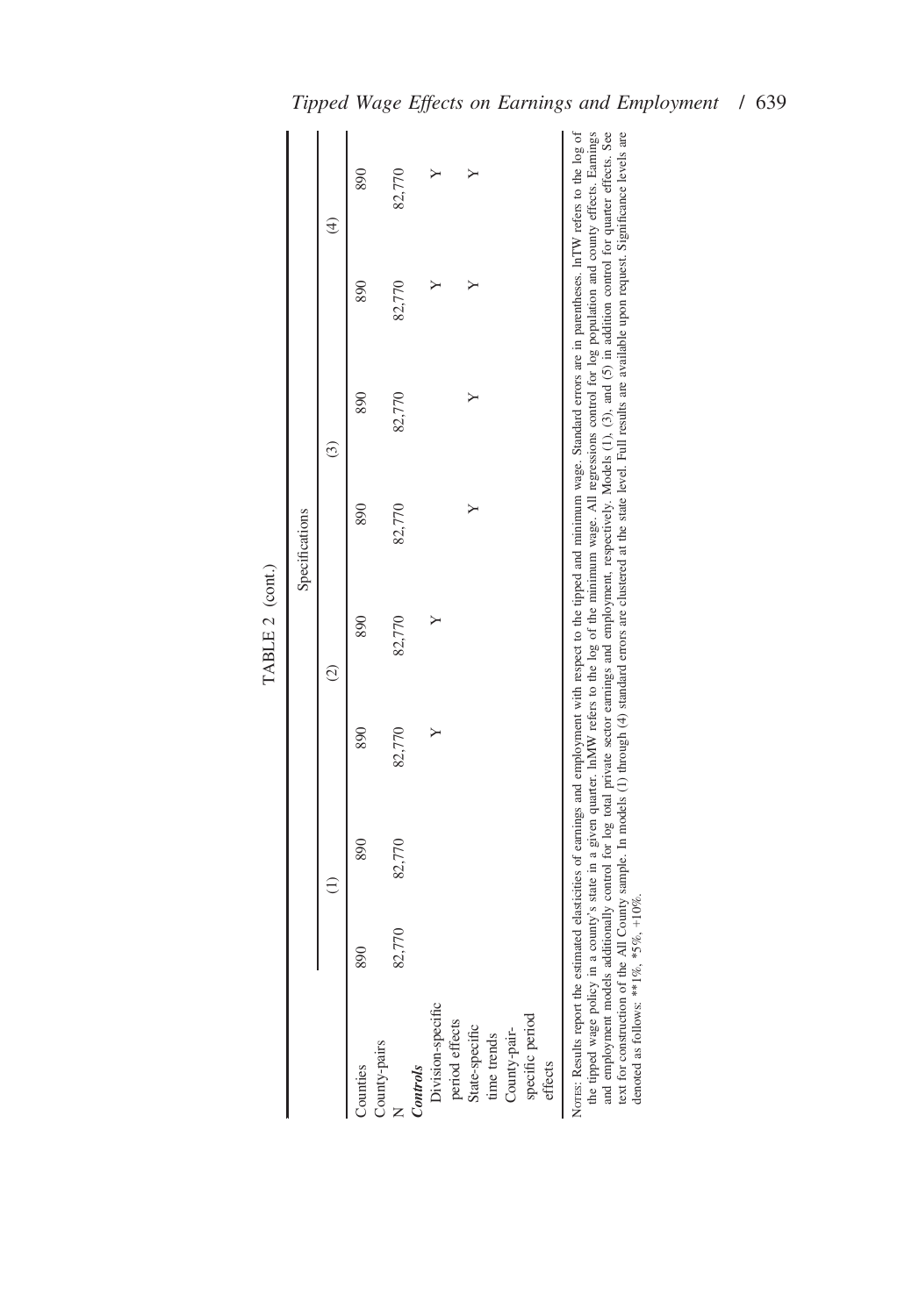earnings and employment in the FSR sector. Panel B shows results for the LSR sector. All models control for log population. In addition, earnings regressions control for log earnings in the private sector. Employment regressions control for log employment in the private sector.<sup>12</sup> In addition to estimating the models we described in the previous section, we also estimate each specification omitting the log tipped wage. We do this for comparison of our results with the related minimum wage literature. We first discuss the AC results, specifications (1) through (4), and wait until the next subsection to discuss the results from our border-county-pair design.

We begin by replicating results from Dube, Lester, and Reich (2010). We exclude the log tipped wage from the regression models and study the effect of raising the minimum wage alone. There are two main differences between our analysis and theirs. First, our QCEW data extend from 1990Q1 through 2013Q1, whereas DLR's QCEW sample ends in 2006Q2. Second, we examine the effects of the minimum wage separately by restaurant subsector. Over all, our results are broadly consistent with theirs (DLR, Table 2). When only county and quarter effects are controlled for, in specification (1), raising the minimum wage 10 percent is estimated to increase earnings a little more than 2 percent. The magnitude of this effect attenuates somewhat as division-specific period effects and state time trends are controlled for in models (2) through (4). Nevertheless, the robustness of this positive earnings effect suggests it is not biased by the nonrandom timing of state changes in wage policy over time. In contrast, estimated effects of raising the minimum wage on employment vary across specifications. Although in specification (1) we find a moderate, negative effect of raising the minimum wage, once division-specific period effects or state trends are controlled for, the effect attenuates dramatically. For example, in full-service restaurants, the effect falls in magnitude over 90 percent from –0.244 to –0.017 once division-specific period effects are controlled for in specification (2).

One difference between our results and those in DLR worth discussing is found in specification (3). Including state trends in the baseline model attenuates the disemployment effects found in model (1), but by a smaller amount than in models (2) or (4) that also control for division-specific period effects. Whereas DLR find a small, statistically imprecise, positive effect of raising the minimum wage once state trends are controlled for, $^{13}$  the result in specification (3) predicts raising the minimum wage 10 percent lowers employment –0.58 percent and –0.73 percent in the FSRs and LSRs, respectively. Though both effects are small and estimated imprecisely, the effect on LSRs is significant at

<sup>&</sup>lt;sup>12</sup> Full regression results are available upon request.

<sup>&</sup>lt;sup>13</sup> See Dube, Lester, and Reich (2010), Appendix Table A1.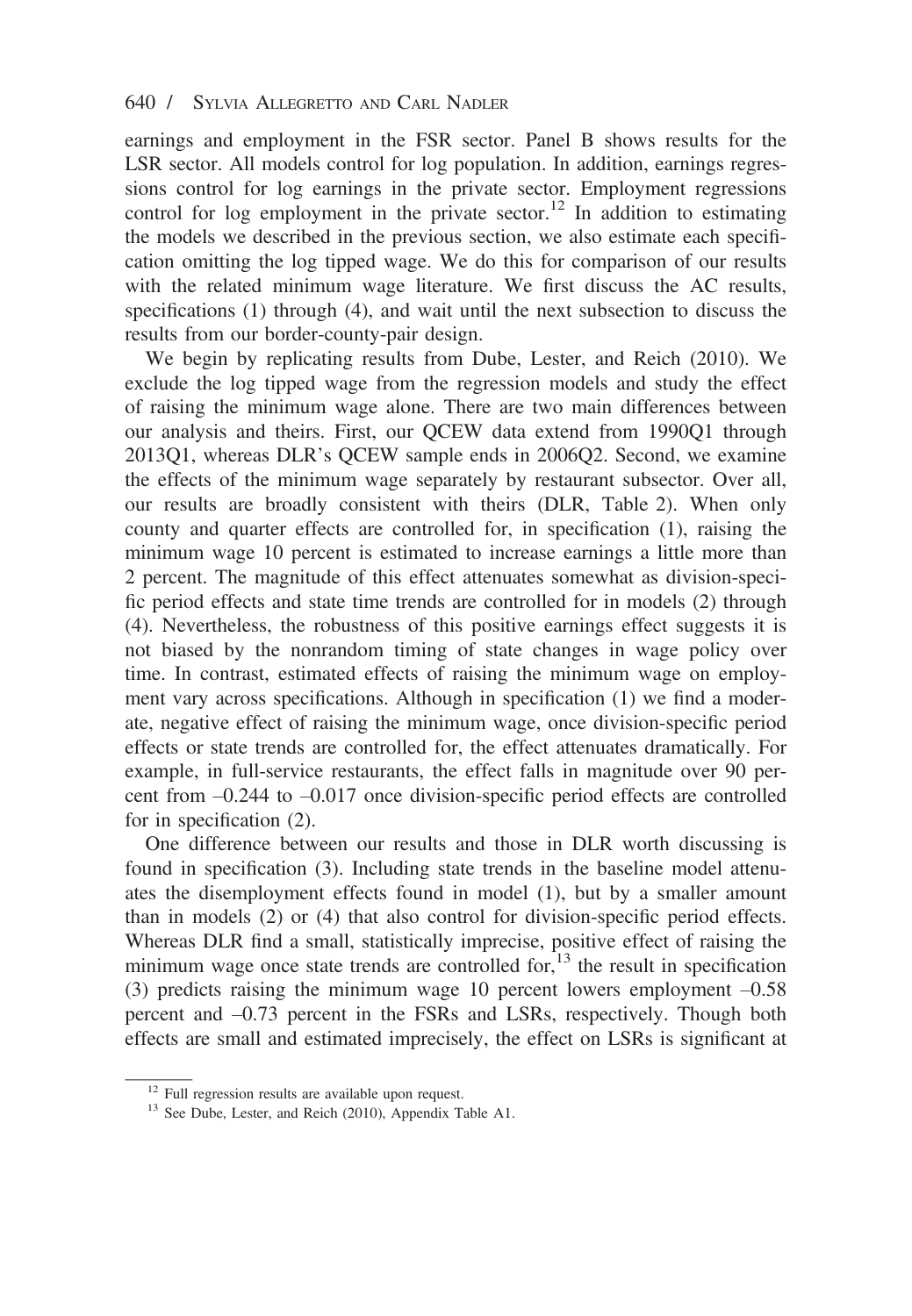the 10-percent level. Nevertheless, the substantial attenuation of the disemployment effect once division-specific period or state trends are controlled for suggests the two-way effects estimates in specification (1) are negatively biased.

Next, we add the log of the county's state tipped wage to the models in Table 2. Model (1) is our baseline specification, corresponding to equation (1) in the Estimation Strategy section. In addition to the time-varying control variables we discussed earlier, model (1) controls for quarter and county effects. In FSRs, we find that raising the tipped wage 10 percent increases earnings by 0.48 percent. The effect is precisely estimated and statistically significant at the 1-percent level. In model (2), we control for division-specific period effects. The tipped wage effect falls about 20 percent from 0.048 to 0.038, but remains significant at the 1-percent level. Model (3) controls for state trends instead of division-specific period effects. The coefficient on the log tipped wage variable is slightly smaller. When both state trends and division-specific period effects are controlled for in model (4)—corresponding to equation (3) in the Estimation Strategy section—a 10-percent increase in the tipped wage raises earnings 0.32 percent. Though this estimate is similar to those found in models (2) and (3), it is estimated with less precision and is significant at only the 10-percent level.

As we found in models with the tipped wage variable, moving from left to right, the estimated effect of the minimum wage on earnings falls as we add division-specific period effects and state trends but retains statistical significance. In general, comparing specifications with the tipped wage to those without, we find that controlling for the tipped wage causes the estimated impact of the minimum wage to fall in FSRs. Intuitively, since state-level changes in tipped wages are often timed with changes in minimum wages, estimates of earnings impacts of the minimum wage on tipped workers are positively biased when we do not account for changes in the tipped wage policy.

As a falsification test, in panel B, we consider the estimated impacts of the tipped wage on earnings in LSRs. Since workers in LSRs are not generally paid tips, changes in tipped wage policies should not have an impact on their earnings. Models (1) through (4) in Table 2, panel B present the same models we just discussed, except earnings and employment outcomes are specific to LSRs. As expected, across all specifications, we find very small and statistically insignificant impacts of the tipped wage on earnings.

In contrast to earnings, effects of the tipped wage on employment (while also controlling for the minimum wage) are much more sensitive to the inclusion of division-specific period effects or state time trends. Without these controls, the baseline two-way effects estimate in model (1) reports a statistically significant, negative effect of the tipped wage on employment of in the FSR sector. A 10-percent increase is estimated to reduce employment nearly 1.4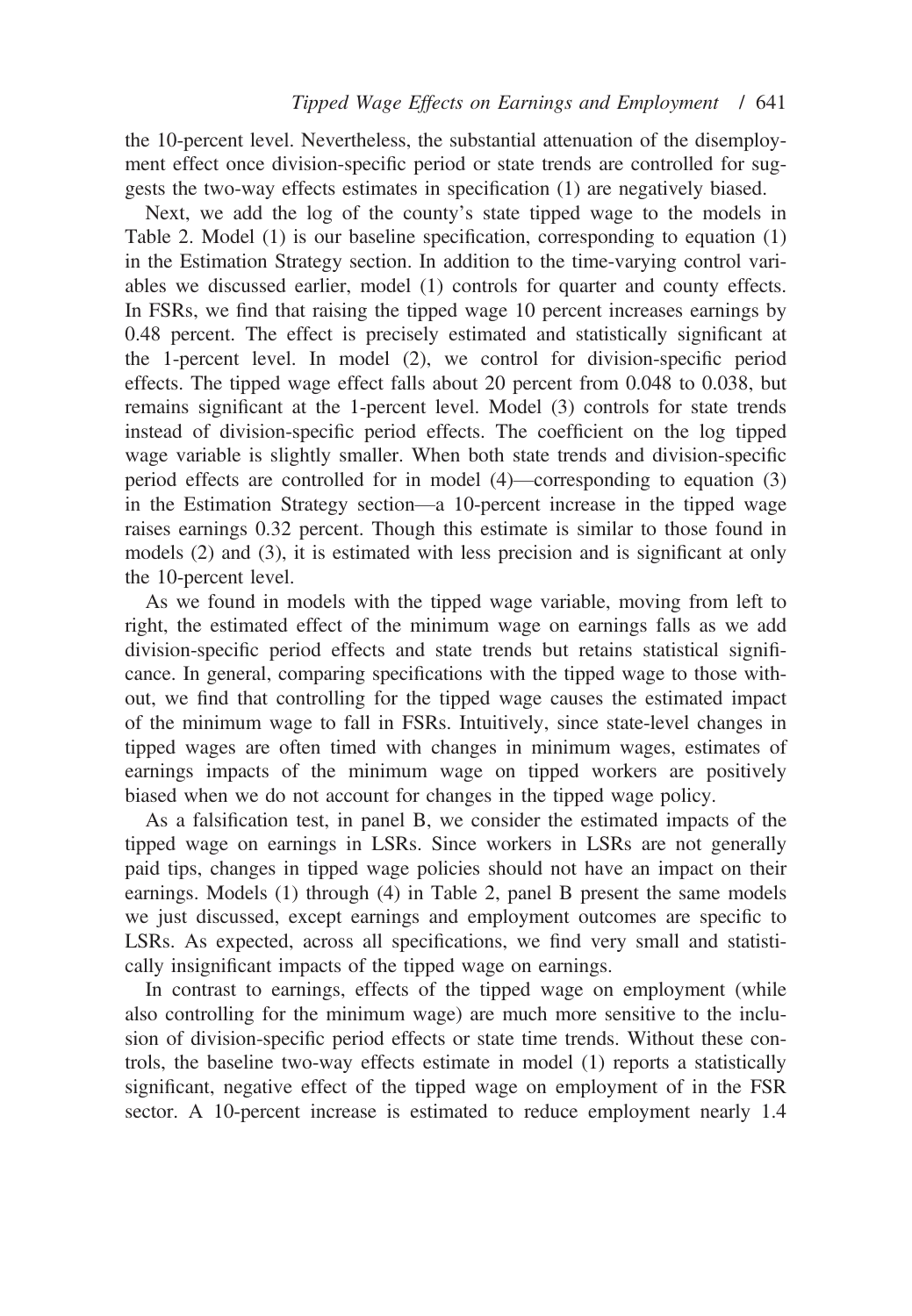percent. A disemployment effect of this magnitude is hard to reconcile with an earnings elasticity of less than 0.5 percent and strongly suggests negative bias. Also surprisingly, once the log tipped wage is controlled for, the impact of the minimum wage in the FSR sector attenuates more than 70 percent and is no longer statistically significant at conventional levels. In models (2) through (4), we find that controlling for either division-specific period effects or state trends or both strongly attenuates the disemployment effect of the tipped wage. In all three specifications, the reported coefficients are very small and positive. Nevertheless, the impacts are imprecisely estimated and cannot rule out small-to-moderate negative impacts on employment. As before, in FSRs, the minimum wage is estimated to have a small negative, though statistically insignificant, impact on employment.

In the LSR sector, in all specifications, increasing the tipped wage is estimated to have an insignificant impact on employment. Although in the FSR sector we find that the tipped wage seemed to explain a large portion of the disemployment effect of the minimum wage in model (1), in LSRs, we find the opposite. In both models (1) and (3), the estimated impact of the minimum wage on employment in LSRs is negative and marginally significant at the 10-percent level. Nevertheless, the sensitivity of this impact to controls for division-specific period effects suggests these impacts may also be somewhat negatively biased.

One concern with including spatial controls such as division-specific period effects in our models is that we may remove valid identifying information (e.g., Neumark, Salas, and Wascher 2014). In our context, we do not feel such a concern is warranted for two reasons. First, the robustness of the estimates of the impacts of the tipped and minimum wage on earnings across specifications demonstrates that state-level variation in wage policies persists even in the presence of division-specific effects and state time trends. Second, if valid identifying information were removed, the inefficiency of our approach would lead us to find larger standard errors once we include these additional controls. This is not generally the case. For example, the standard errors in the employment regression in model (2) are smaller than those in model (1).

Regression results based on the contiguous border-county-pair design. Results from the AC samples strongly suggest that the nonrandom timing of changes in state tipped and minimum wage policies are associated with unobserved regional variation in employment outcomes in the restaurant industry. This correlation negatively biases estimates of the employment effects of these policies in two-way fixed-effects models. So far, we have relied on coarse division-specific period effects and state trends to overcome this bias. In this section, we describe the results from a design that compares pairs of counties that straddle a state border.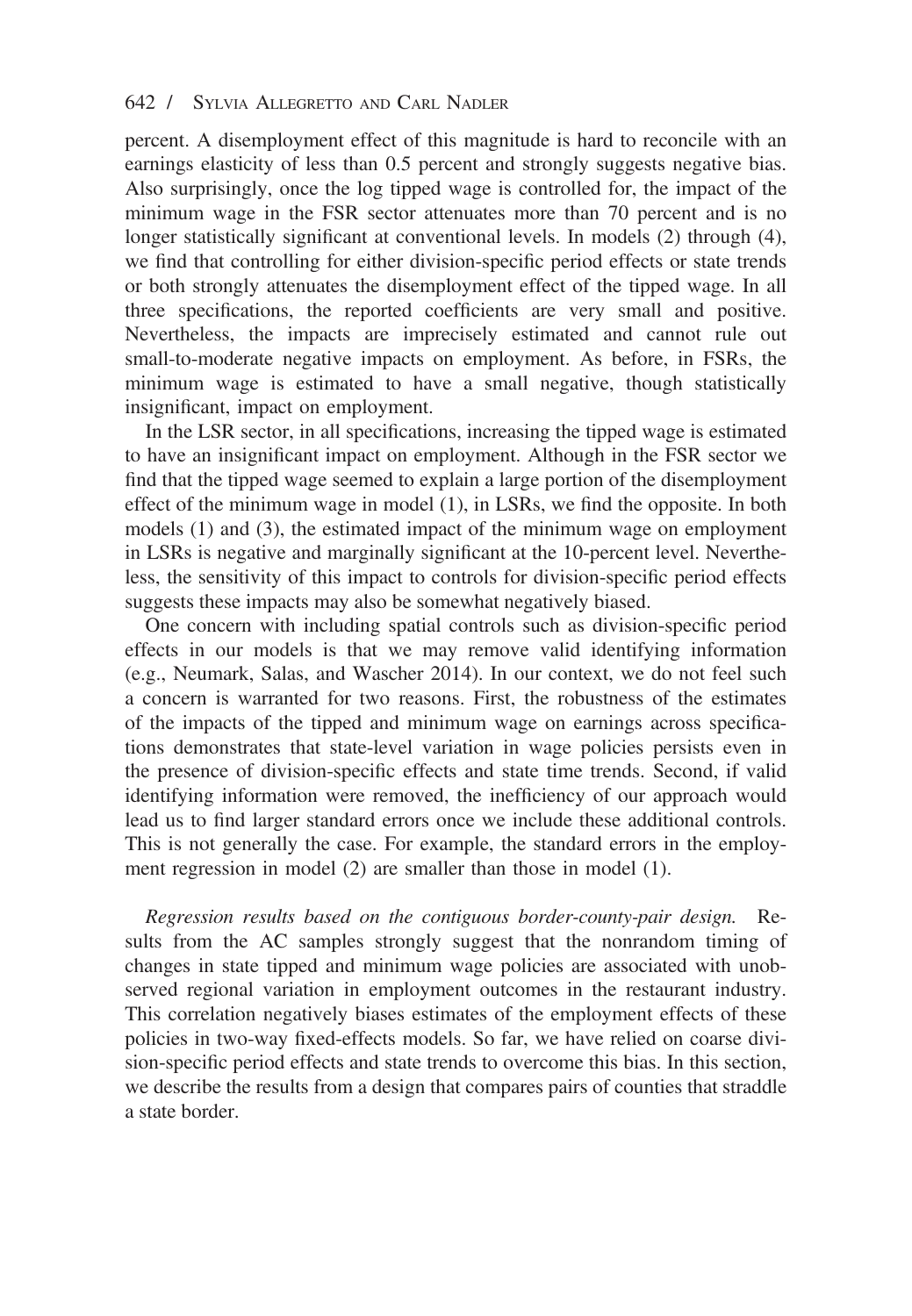TABLE 3

BORDER-COUNTY-PAIR SAMPLE ESTIMATES OF THE TIPPED AND MINIMUM WAGE ON EARNINGS AND

|                                            |            | Specifications                   |            |                                 |
|--------------------------------------------|------------|----------------------------------|------------|---------------------------------|
|                                            |            | (5)                              | (6)        |                                 |
| <b>Panel A Full-Service Restaurants</b>    |            |                                  |            |                                 |
| Earnings                                   |            |                                  |            |                                 |
| lnTW                                       |            | $0.047*$                         |            | 0.042                           |
| lnMW                                       | $0.235***$ | (0.019)<br>$0.188$ <sup>**</sup> | $0.187**$  | (0.019)<br>$0.142$ <sup>*</sup> |
|                                            | (0.037)    | (0.039)                          | (0.056)    | (0.059)                         |
| Employment                                 |            |                                  |            |                                 |
| lnTW                                       |            | $-0.075$                         |            | 0.070                           |
|                                            |            | (0.079)                          |            | (0.079)                         |
| <b>lnMW</b>                                | $-0.096$   | $-0.021$                         | $-0.042$   | $-0.116$                        |
|                                            | (0.103)    | (0.090)                          | (0.079)    | (0.097)                         |
| Counties                                   | 332        | 332                              | 332        | 332                             |
| County-pairs                               | 281        | 281                              | 281        | 281                             |
| N                                          | 52,266     | 52,266                           | 52,266     | 52,266                          |
| <b>Panel B Limited-Service Restaurants</b> |            |                                  |            |                                 |
| Earnings                                   |            |                                  |            |                                 |
| lnTW                                       |            | 0.014                            |            | 0.012                           |
|                                            |            | (0.027)                          |            | (0.025)                         |
| lnMW                                       | $0.213***$ | $0.199***$                       | $0.114***$ | $0.099*$                        |
|                                            | (0.031)    | (0.033)                          | (0.037)    | (0.044)                         |
| Employment                                 |            |                                  |            |                                 |
| lnTW                                       |            | 0.012                            |            | 0.051                           |
|                                            |            | (0.067)                          |            | (0.040)                         |
| lnMW                                       | $-0.143$   | $-0.155$ *                       | 0.014      | $-0.044$                        |
|                                            | (0.092)    | (0.072)                          | (0.083)    | (0.081)                         |
| Counties                                   | 197        | 197                              | 197        | 197                             |
| County-pairs                               | 150        | 150                              | 150        | 150                             |
| N                                          | 27,900     | 27,900                           | 27,900     | 27,900                          |
| <b>Controls</b>                            |            |                                  |            |                                 |
| Division-specific period effects           |            |                                  |            |                                 |
| State-specific time trends                 |            |                                  |            |                                 |
| County-pair-specific period effects        |            |                                  | Y          | Y                               |

EMPLOYMENT, BY RESTAURANT SECTOR

NOTE: Results report the estimated elasticities of earnings and employment with respect to the tipped and minimum wage. Standard errors are in parentheses. lnTW refers to the log of the tipped wage policy in a county's state in a given quarter. lnMW refers to the log of the minimum wage. All regressions control for log population and county effects. Earnings and employment models additionally control for log total private sector earnings and employment, respectively. Models (1), (3), and (5) in addition control for quarter effects. See text for construction of the Border County sample. Standard errors in models (5) and (6) are clustered at the state and border segment level. Full results are available upon request. Significance levels are denoted as follows: \*\*1%, \*5%, +10.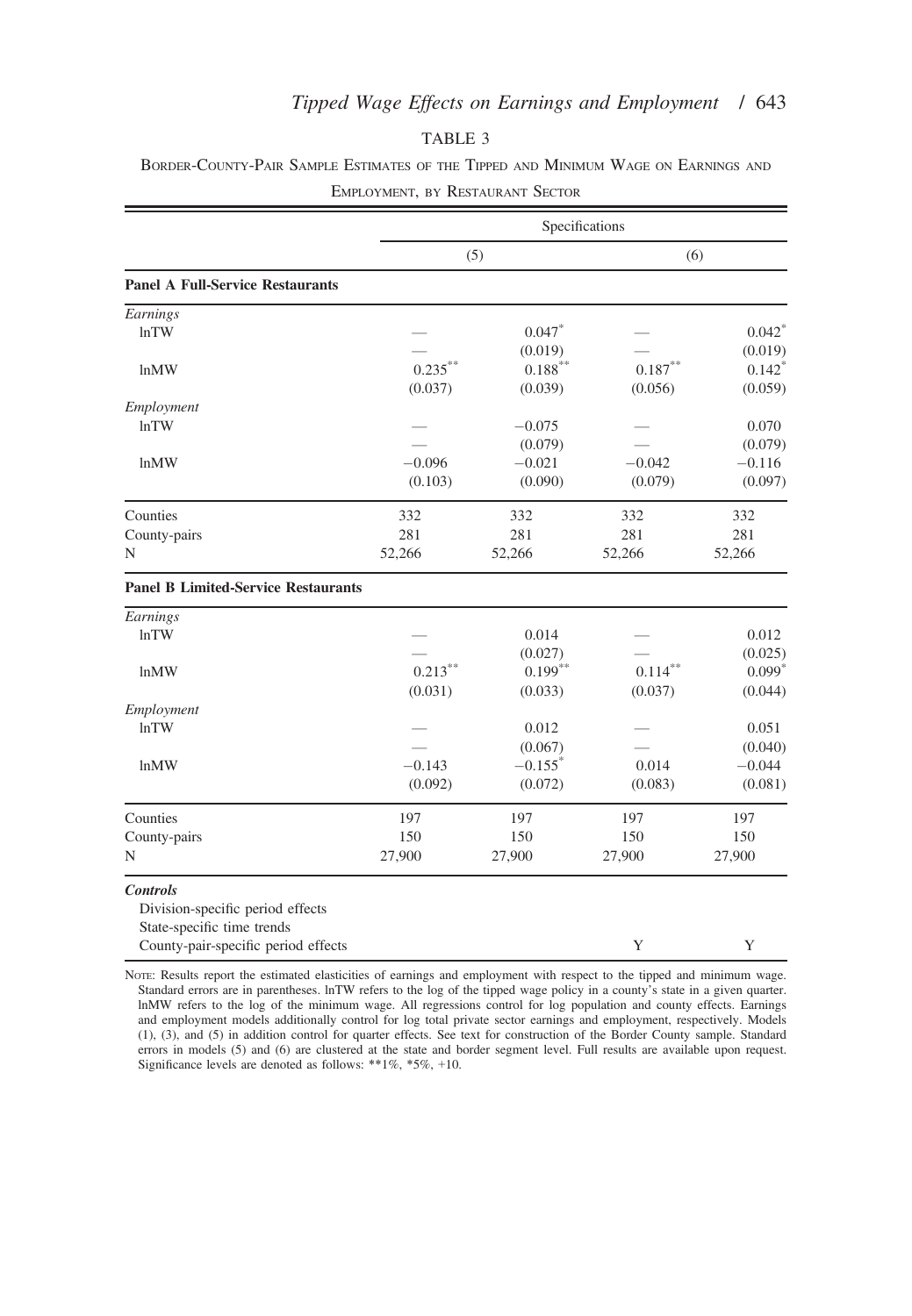Specification (5) in Table 3 estimates the earnings and employment impacts of the tipped and minimum wage controlling only for county and quarter effects, which is similar to the two-way fixed-effects specification in equation (1). That is, we fit models of the form:

$$
\ln y_{jpt} = \eta_{TW} \ln TW_{s(j,p)t} + \eta_{MW} \ln MW_{s(j,p)t} + X_{c(j,p)t} \Gamma + \phi_{c(j,p)} + \tau_t + v_{jpt} \tag{5}
$$

The estimated earnings impacts of the tipped wage and minimum wage are remarkably close to what we found earlier (see Table 2, specification 1), despite the fact that we are performing these regressions on a subset of the counties used in the AC analysis.<sup>14</sup> A 10-percent increase in the tipped wage is estimated to raise earnings in FSRs by 0.47 percent. A 10-percent increase in the minimum wage raises FSR earnings 1.9 percent. The log tipped wage and minimum wage coefficients are significant at the 5- and 1-percent levels, respectively. As before, minimum wages are estimated to have a similar impact in LSRs, while tipped wages are estimated to have a small, insignificant impact.

Similar to what we found in specification (1) in Table 2, tipped wages from specification (5) in Table 3 are estimated to have a negative impact on FSR employment. However, the effect in specification (5) is somewhat smaller and not significant at conventional levels. Holding the tipped wage constant, minimum wages are estimated to have an even smaller impact than we found in model (1) in FSRs. Nevertheless, in the LSR sector, a 10-percent increase in the minimum wage is estimated to decrease employment 1.6 percent. This effect is significant at the 5-percent level.

In model (6) we include pair-specific period effects, fitting equation (4) in the Estimation Strategy section. In these models, identification of the effects of the tipped and minimum wage is based on local comparisons between counties and their contiguous neighbors across the state border. The estimated earnings impact of the tipped wage is robust to the inclusion of these effects and maintains significance at the 5-percent level. The estimated elasticity, 0.042, is within the range of earnings estimates we found in the AC sample analysis. Consistent with moderate bias, minimum wage estimates drop about 25 and 50 percent in the FSR and LSR samples, respectively. Both estimates retain significance at the 5-percent level.

Once we control for pair-specific period effects, the estimated employment effect of the tipped wage is now positive. However, the estimate is imprecisely estimated, as a 95 percent confidence interval rules out employment impacts

<sup>&</sup>lt;sup>14</sup> As noted in Table 2, there are 332 unique counties in the FSR BC sample, compared to 1281 in the AC sample. Likewise, there are 197 unique counties in the LSR BC sample, compared to 890 in the AC sample.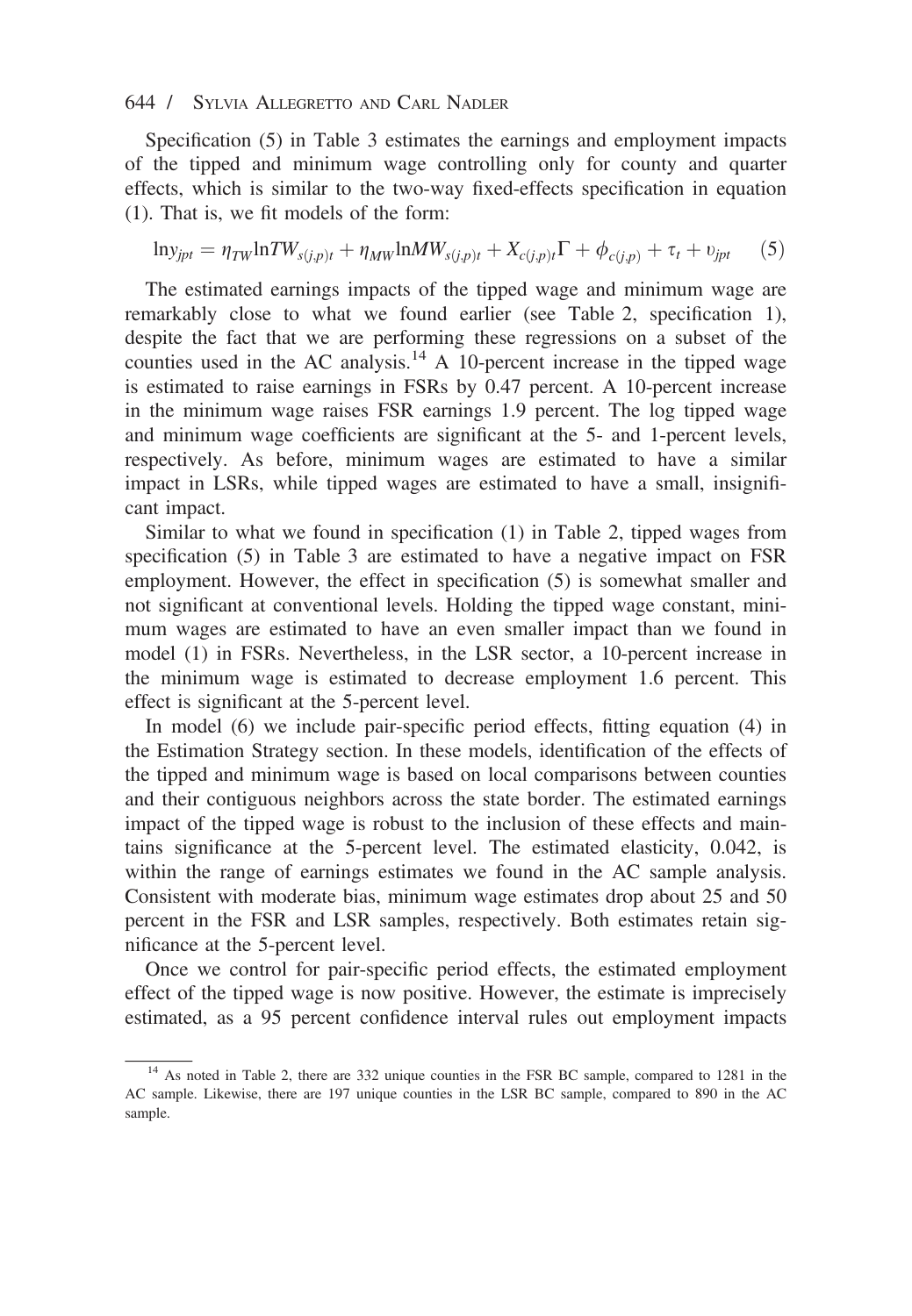only lower than –0.9 percent and greater than 2.3 percent in response to a 10 percent increase in the tipped wage. Given that we generally find earnings impacts in the range of 0.3 to 0.5 percent, this interval of potential employment responses is consistent with both neoclassical and alternative models of labor-market responses to the increases in the tipped wage. Surprisingly, the tipped wage is also estimated to have a similar positive, though insignificant, impact in LSRs. In contrast, minimum wages are estimated to have more negative, though not significant, employment effects.

Given the imprecision of our estimated employment effects, we interpret our findings from the contiguous border county design as supporting the small, insignificant employment elasticities we found in the AC sample in models (2) through  $(4)$ .<sup>15</sup>

#### Summary

The tipped wage has been little researched, especially compared to its better-known and much-investigated minimum wage counterpart. While the federal minimum wage has increased nominally more than 90 percent since the early 1990s, the federal tipped wage remains at \$2.13.

We use a panel of QCEW data that spans 23 years to estimate earnings and employment effects of changes in state-level tipped wage policies on FSRs using LSRs that do not employ tipped workers as a falsification test. We are concerned with spatial heterogeneity given the nonrandom timing of changes in state-level tipped and minimum wage policies. At issue is the validity of control groups—or the counterfactual for what would have happened in the absence of a change in the wage.

We employ two approaches to address this potential bias. First, we estimate earnings and employment effects on a sample of all U.S. counties, controlling for Census division-specific period effects and state trends. Second, we extend earlier work by Dube, Lester, and Reich (2010) and compare outcomes on a sample of contiguous county-pairs that straddle a state border, controlling for time-varying heterogeneity at the pair level.

<sup>&</sup>lt;sup>15</sup> As a robustness check, in results not shown, we have also estimated models (5) and (6) on an alternative sample balanced on FSRs and LSRs. By balancing on both subsectors, we throw out more than half of the counties used in the FSR models, leaving only 165 unique counties. Here, we find similar earnings impacts of the tipped and minimum wage. However, the tipped wage is now estimated to have an employment elasticity of –0.032 in FSRs and 0.064 in LSRs. Both estimates are insignificant at conventional levels. Minimum wage employment elasticities are also small and insignificant: –0.07 in both FSRs and LSRs. Results are available upon request.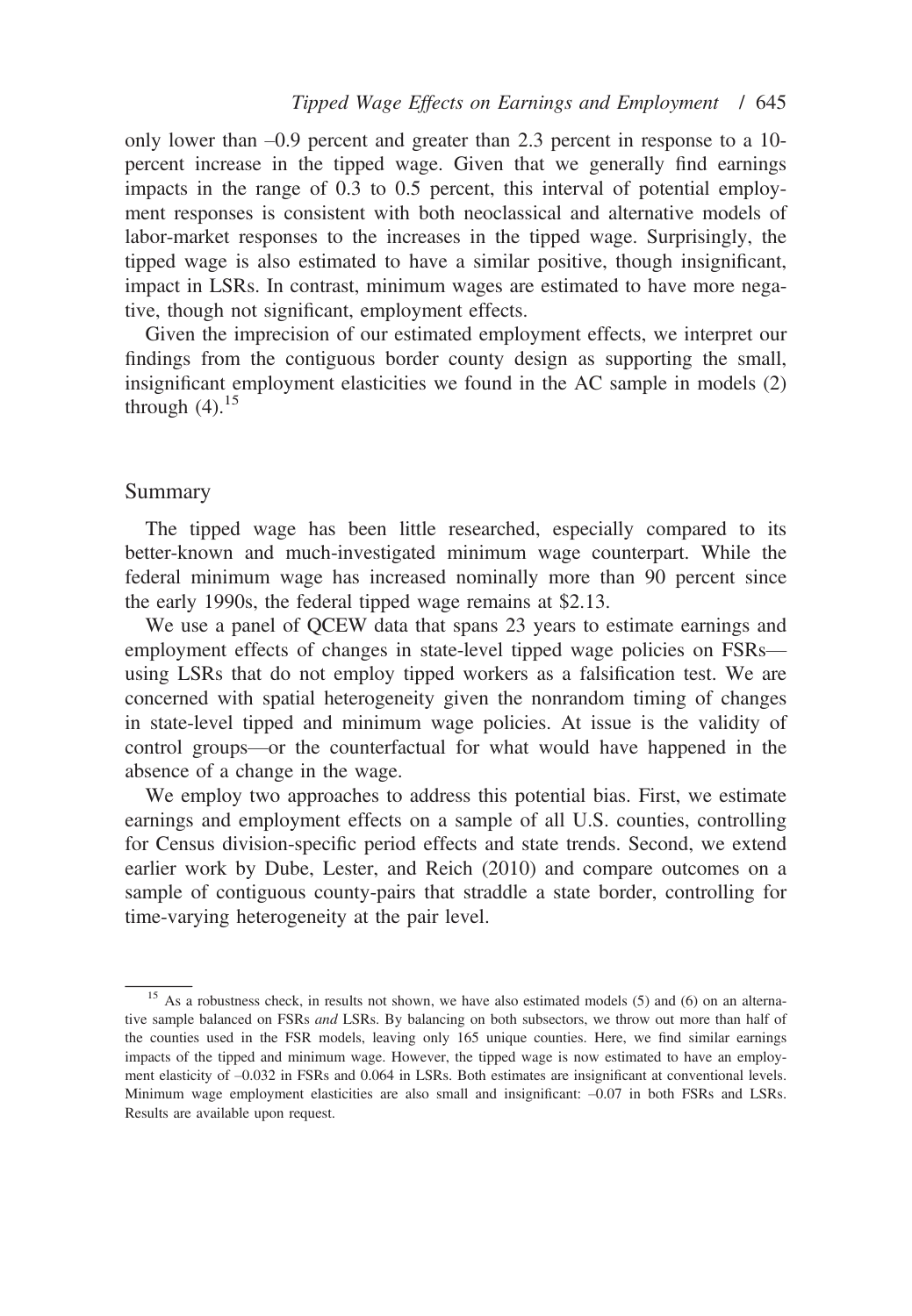Across a range of specifications, we find raising the tipped wage significantly increases earnings of workers in FSRs. Our point estimates suggest a 10-percent increase in the tipped wage raises average earnings about 0.4 percent. In contrast, estimates of the employment elasticity are sensitive to controls for spatial heterogeneity. Models that control for either division-specific period effects, state trends, or border-pair-specific period effects all find small, statistically insignificant employment effects. Although the point estimates of these models are positive, they are also very imprecise. Future research would benefit from richer data on the components of server pay at the worker level. This information would better enable researchers to assess the potential effects of changes in tipped wage policy on those most likely to be affected by policy changes.

#### **REFERENCES**

- Allegretto, Sylvia A., and David Cooper. 2014. "Twenty-Three Years and Still Waiting for Change." Economic Policy Institute and Center for Wage and Employment Dynamics Briefing Paper. Washington, DC: Economic Policy Institute.
	- ———, Arindrajit Dube, and Michael Reich. 2011. "Do Minimum Wages Really Reduce Teen Employment? Accounting for Heterogeneity and Selectivity in State Panel Data." Industrial Relations 50(2): 205–40.
- ———, ———, ———, and Ben Zipperer. 2013. "Credible Research Designs for Minimum Wage Studies." IZA Discussion Paper7638 (September). Bonn, Germany: Institute for the Study of Labor.
- Anderson, John E., and Orn B. Bodvarsson. 2005. "Do Higher Tipped Minimum Wages Boost Server Pay?" Applied Economic Letters 12: 391–93.
- Autor, David. 2003. "Outsourcing at Will: The Contribution of Unjust Dismissal Doctrine to the Growth of Employment Outsourcing." Journal of Labor Economics 21(1): 1–42.
- Brown, Charles. 1999. "Minimum Wages, Employment, and the Distribution of Income." In Handbook of Labor Economics, Vol. 3, edited by Orley Ashenfelter and David Card, pp. 2101–63. New York: Elsevier.
- Cameron, A. Colin, Jonah B. Gelbach, and Douglas L. Miller. 2011. "Robust Inference with Multi-Way Clustering." Journal of Business and Economic Statistics 29(2): 238–49.
- Card, David, and Alan M. Krueger. 1994. "Minimum Wages and Employment: A Case Study of the New Jersey and Pennsylvania Fast Food Industries." American Economic Review 84(4): 772–93.
- Dube, Arindrajit, William Lester, and Michael Reich. 2010. "Minimum Wage Effects Across State Borders: Estimating Using Contiguous Counties." Review of Economics and Statistics 92(4): 945–64.
- Elder, Peyton. 1978. "The 1977 Amendments to the Federal Minimum Wage Law." Monthly Labor Review 101(1): 9–10.
- Even, William E., and David A. Macpherson. 2014. "The Effect of the Tipped Minimum Wage on Employees in the U.S. Restaurant Industry." Southern Economic Journal 80(3): 633–55.
- Kuehn, Daniel. 2014. "The Importance of Study Design in the Minimum-Wage Debate." Economic Policy Institute Issue Brief #384. Washington, DC: Economic Policy Institute.
- Lee, David, and Thomas Lemieux. 2010. "Regression Discontinuity Designs in Economics." Journal of Economic Literature 48(2): 281–355.
- Magruder, Jeremy. 2013. "Can Minimum Wages Cause a Big Push? Evidence from Indonesia." Journal of Development Economics 100(1): 48–62.
- Neumark, David, J. M. Ian Salas, and William Wascher. 2014. "Revisiting the Minimum Wage and Employment Debate: Throw out the Baby with the Bathwater?" Industrial and Labor Relations Review 67 (Supplement): 608–48.